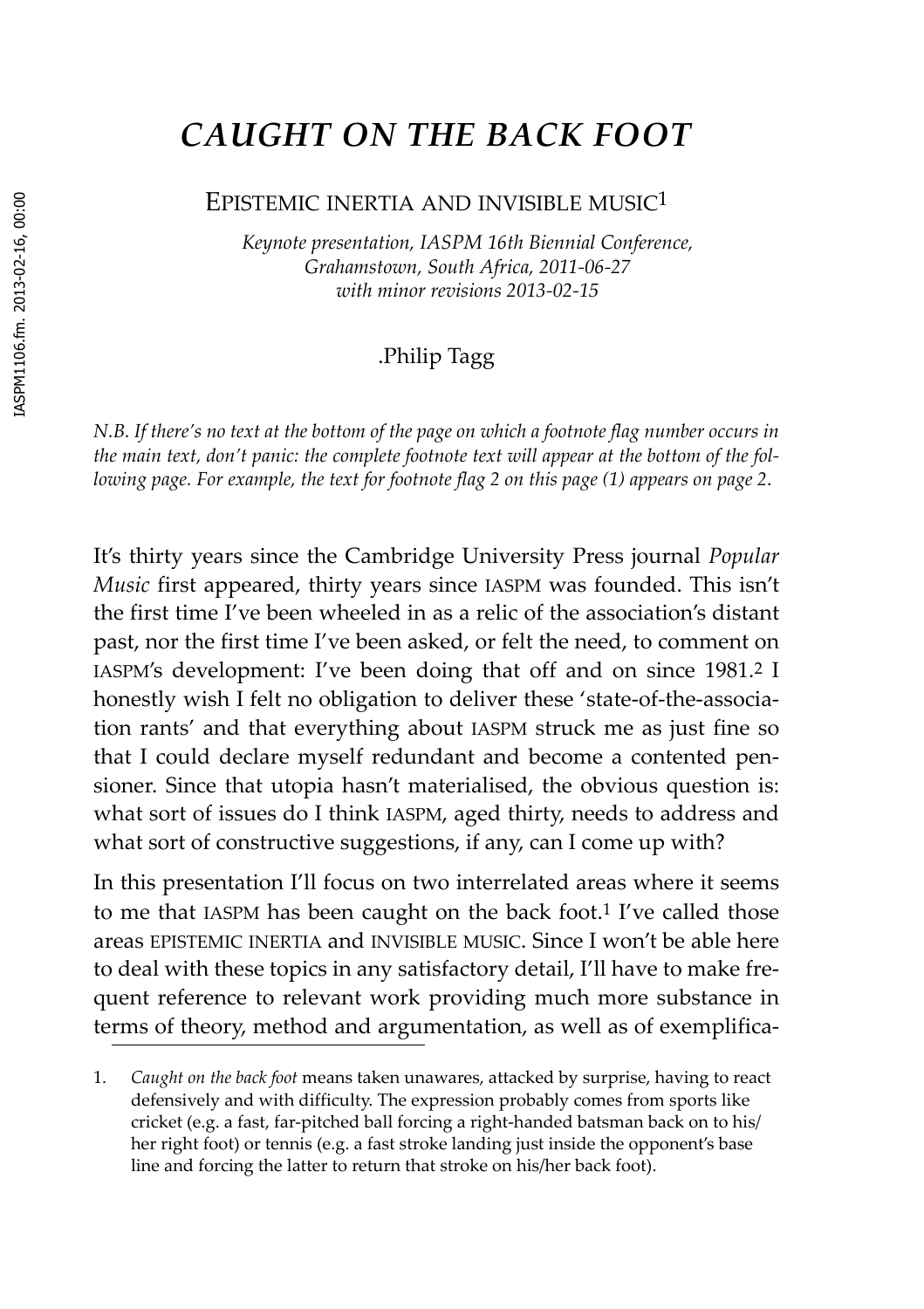tion and empirical information (see References, p.26). However, in order to contextualise those concepts, I first need to summarise the basic rationale behind IASPM's main aims, at least as they were ini‐ tially conceived.

In 1981 IASPM's aims and objectives were formulated in terms of an interdisciplinary, international and interprofessional organisation, for the following sorts of reason.3

- **interdisciplinarity** because it's impossible to understand much about music without considering it from the viewpoints of music making, musicology, ethnomusicology, anthropology, psychology, sociology, acoustics and bio‐acoustics, neurology, technology, electronics, economics, politics, etc., etc;
- 2. I'm referring in particular to ideas set out in the following eleven documents: [1] 'Proposals concerning the Establishment of an International Society for Popular Music' (1981) http://www.tagg.org/articles/xpdfs/iaspprop81.pdf. [2] 'Public Studies into Popular Music: a matter for international and interdisciplinary organisation' (1983), in compendium #745, p. 45, ff. (hard‐copy typescript at University of Salford); [3] 'Why IASPM? Which tasks?' (2nd IASPM conf., Reggio Emilia, 1983) in *Popular Music Perspectives*, 2, ed. D Horn. 1984 (1985: 501‐507), Göteborg and Exeter: IASPM; also at www.tagg.org/articles/xpdfs/ iasptask83.pdf; [4] 'Address on the state of the association' (Montréal, 1985), www.tagg.org/articles/montreal.html; [5] 'Report on fourth IASPM conference in Accra, Ghana', in *RPM* (1987); www.tagg.org/articles/ghanarpt.html; [6] 'Studying music in the audio‐visual media — an epistemological mess' (Glasgow, 1995) in *Music on Show: Issues of Performance*, ed. T. Hautamäki and H. Järviluoma (1998: 319‐329), Tampere: Department of Folk Tradition; also at www.tagg.org/ articles/xpdfs/glasg95.pdf; [7] 'Closing remarks', IASPM 9th international confer‐ ence, Kanazawa' (1997) www.tagg.org/articles/xpdfs/kanazawa.pdf; [8] 'The Göte‐ borg connection: lessons in the history and politics of popular music education and research' in *Popular Music*, 17/2 (1998: 219‐242); also at www.tagg.org/articles/xpdfs/gbgcnnct.pdf; [9] 'Popular Music Studies: bridge or barrier?' (1998) in *Musica come ponte tra i popoli / Die Musik als Brücke zwischen den Völkern*, ed. G. Tonini (2001: 128‐142). Bolzano: Libreria Musicale Italiana; also at www.tagg.org/articles/xpdfs/bolz9811.pdf; [10] 'Twenty Years After', 11th IASPM conference, Turku, 2001: www.tagg.org/articles/turku2001.html; [11] 'High and Low, Cool and Uncool: aesthetic and historical falsifications about music in Europe' in *Bulgarian Musicology*, 2, ed. C. Levy (2001: 9‐18), Sofia: Bulgarska Akademiya na Naukute‐Institut za izkustvoznanie; for very similar paper delivered at IASPM‐UK/Ireland conference, University of Surrey (2000) see www.tagg.org/articles/iaspmuk2000.html (all web references checked 2011‐07‐17).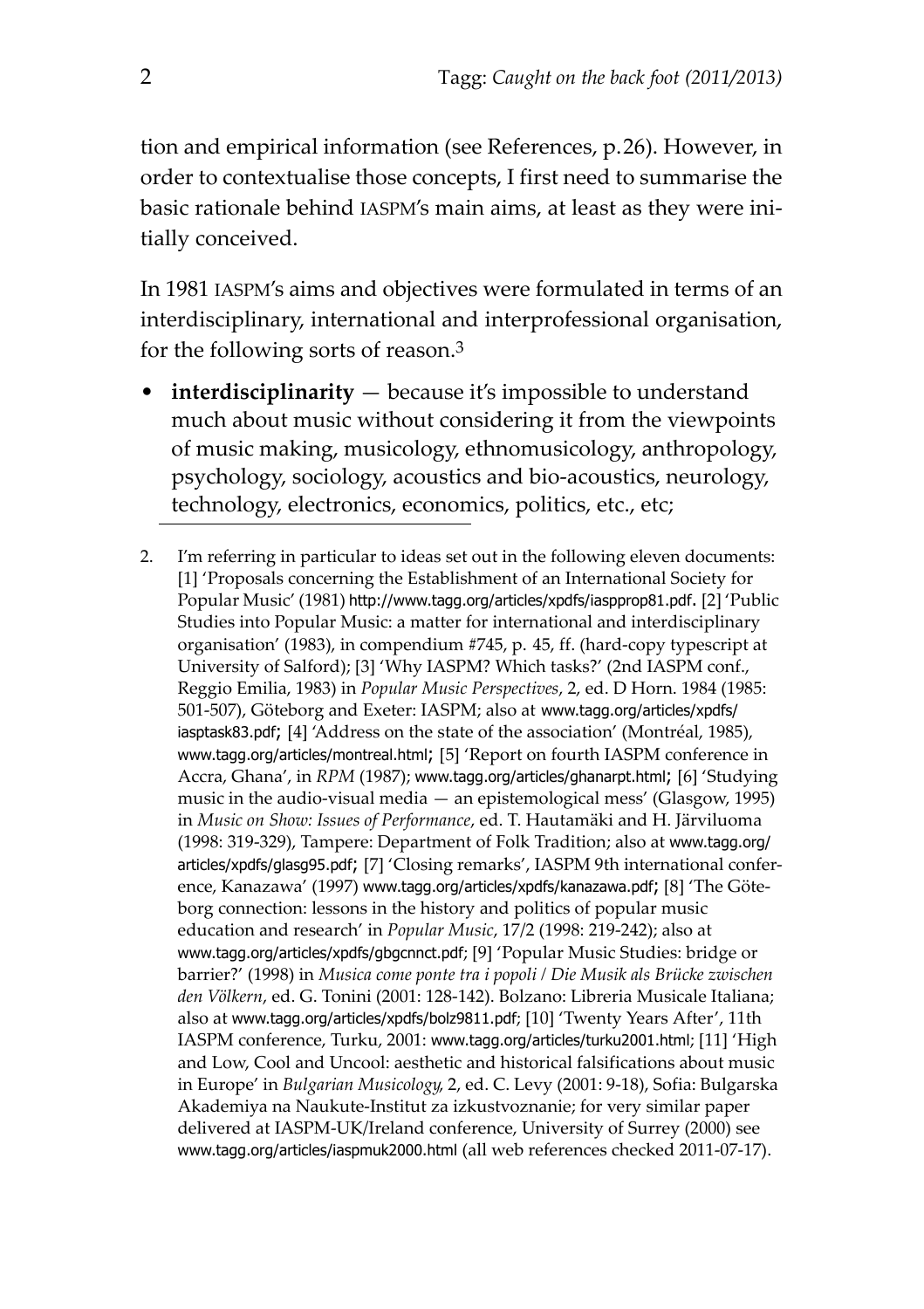- **internationalism/interculturalism**4 because many types of music are disseminated globally and because it would be as misleading as it would be undemocratic to exclude from serious consideration any set of musical practices associated with any population, be it defined according to social, economic, ethnic, cultural or any other similar set of criteria;
- **interprofessionalism** because it's impossible to understand much about music without considering it in relation to the multitude of functions it can fulfil, or without consulting a wide range of those who, in one way or another, mediate musical experience, e.g. composers, lyricists, musicians, vocalists, technicians, managers, producers, DJs, venue owners, journal‐ ists, teachers, collectors, fans, listeners, dancers, those working in audiovisual and/or broadcast media, in sport, in advertising, in cultural policy making or implementation, etc.5

# *Interdisciplinarity and interprofessionalism*

The fact that this conference is held in South Africa (2011) and that IASPM has members in all five continents suggests that the associa‐ tion has had some success with its international goals.6 IASPM has also managed to interest scholars from a broad range of disciplines, even though some (e.g. acoustics, architecture, dance stud‐ ies, electronics, medicine, neurology, theology) are either under‐

- 3. The three points that follow are taken from 'Popular Music Studies Bridge or barrier?' (#8 in footnote 2), developed from discussions, based on #1 ('Pro‐ posals'…), within IASPM in the early 1980s.
- 4. *Interculturalism* denotes a larger set of combinative activities of which *interna‐ tionalism* is but one subset.
- 5. Please note the following passage circulated in April 1981 to participants at the first IASPM conference in Amsterdam: '[T]he object of such a society [IASPM] is envisaged… as providing a common source of information and forum for discussion about popular music across national and disciplinary boundaries. The initiation of such an international organisation would mean increased availability of information on popular music (i.e. everything from Muzak to Punk, from film scores to High Life) not only to those researching such areas themselves, but also to those involved in disseminating knowledge about such phenomena. [www.tagg.org/articles/iaspprop81.htm]
- 6. Some exceptions: China, India, Russia, Central Asia, Southeast Asia, the Arab world, Germanophone Europe.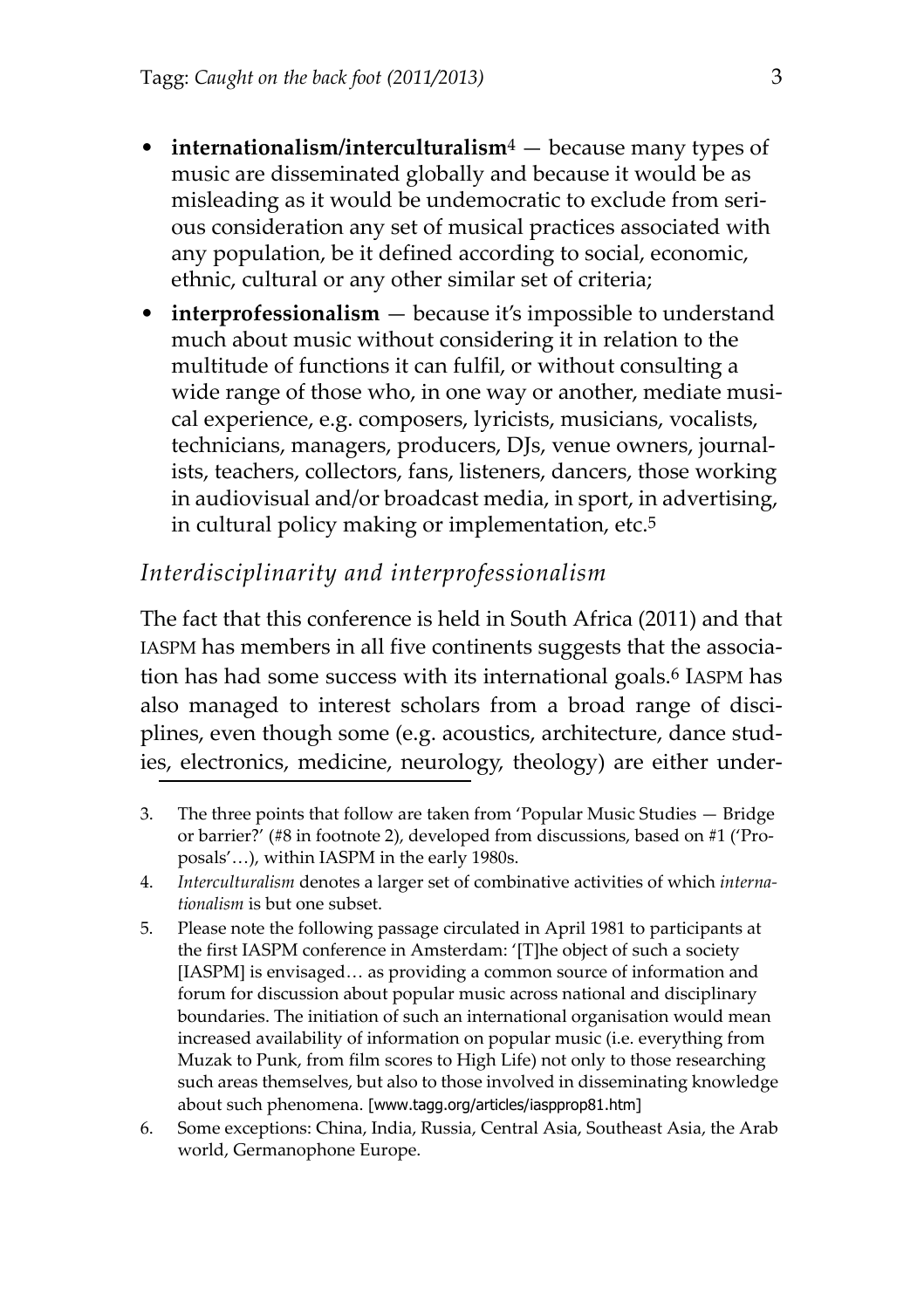represented or absent. If IASPM were able to recruit members from the sort of areas just mentioned it would certainly become more *multi*disciplinary but not necessarily more *inter*disciplinary, because the latter implies ongoing interaction *inter disciplinas*, not just the occasional interchange between individuals who share an area of study in common but who generally stick to the familiar approaches of their own discipline. Projects involving *ongoing col‐ laboration between disciplines* are still rare in IASPM but the fact that they now exist is, I think, definitely an encouraging sign.7

With interprofessionalism it's probably safe to say that IASPM has had less success. That's mainly due to interrelated epistemological and institutional factors that I've tried to explain on numerous occasions throughout the history of IASPM.8 If it were just the sim‐ ple fact that musicians, film composers, games audio program‐ mers, band managers, dancers, backing vocalists, media journalists etc. don't generally hang out in universities and consequently have little chance of financing a trip half way round the world to attend a IASPM event like this, that would at least be an identifiable logistic issue we could address. But the problems go

- 7. Two examples: [1] The Post‐Socialist Punk group (www2.warwick.ac.uk/fac/soc/ sociology/rsw/current/punk/); [2] The Sound in Media Culture project (www.soundmediaculture.net/).
- 8. For example, in an email dated 1995‐06‐23, in answer to my question 'what do you think is currently wrong with IASPM internationally?ʹ, Franco Fabbri, referring to the general intellectual direction taken by IASPM internationally and by the journal *Popular Music*, wrote: '[M]usic and musicians seem to have become some kind of troublesome appendage to popular music studies'…ʹWhere is music and where are the musicians? Can researchers learn something from them, or are musicians some kind of unnecessary appendix of popular music studies?ʹ. It should be remembered that Fabbri was a founder member of IASPM with experience as guitarist (rock and classical), composer, computer network company manager, ex‐record company organiser, cultural policy‐maker, chairperson of IASPM Italy and music journalist. In 1995 I heard similar comments from Chris Cutler, Reebee Garofalo, Charles Hamm, Gerard Kempers, and from other intellectually competent musicians who were once actively involved in IASPM internationally but who by the mid 1990s had become disenchanted with what they saw as a hierarchy of politically cool but epistemologically restrictive hierarchy of ideas, discourses and approaches (see 'Cool and uncool', #10 in footnote 2, p.2).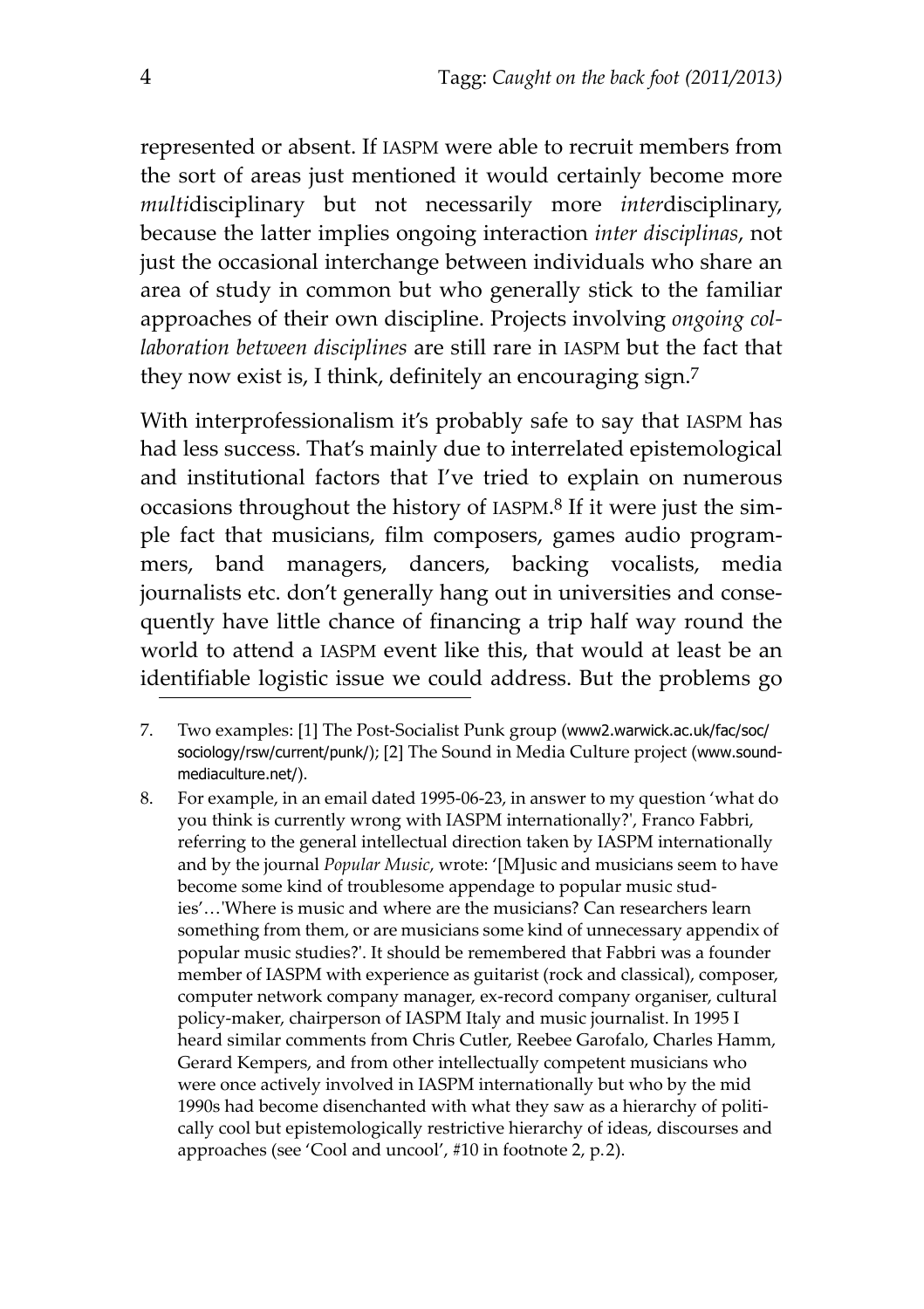deeper than that, right to the problems of dual consciousness and to the heart of the Great Epistemic Divide in European culture between notions of art and science, subjective and objective, poïesis and aesthesis, etc.9

Since I can't deal with such major issues of knowledge, skills and experience in this presentation, I take the liberty of referring to what I regard as essential background reading for anyone seriously interested in study of popular music.10 There is, however, one aspect of fundamental theory about music that I cannot avoid here: it concerns the contradiction between CROSS-DOMAIN REPRE-SENTATION and EPISTEMIC DIFFRACTION (video example 1). It is a contradiction that underpins most of the problems I deal with in this presentation; understanding its dynamic helps lay bare the disciplinary inertia and conceptual conservatism that not only characterise many institutions of musical learning but which can also obstruct interdisciplinary activity in IASPM.

- *Scotch snaps and 'one‐man interdisciplinarity'*
- Ex. 1. Downloadable video (abbreviated): tagg.org/Clips/UVM091021.zip [07:05]; also directly viewable online in *Epistemic diffraction or* integration? (esp. 0:00-08:47 and 14:33-19:06) at IIITJwnh0zgVs.skjh.11

Example 1 explains the wider sort of contradiction polarising, on the one hand, the intrinsically holistic and synaesthetic type of expression that is music and, on the other, the plethora of separate

- 10. I have tried to bring all these ideas together in *Music's Meanings* (Tagg, 2013), particularly in Chapters 2‐3.
- 11.  $\mathbf{M} = \text{YouTube}$ ; ' $\mathbf{M}$  3BQAD5uZsLY'=http://www.youtube.com/watch?v=3BQAD5uZsLY.

<sup>9.</sup> **AESTHESIC** [Is<sup>I</sup> $\theta$ i:zIk] *adj.* (from Fr. *esthésique*, Molino via Nattiez); relating to the *aesthesis* [Is<sup>1</sup> $\theta$ i:sIs] or *perception* of music rather than to its production or construction; opposite of POÏETIC [pO!jEtIk] *adj*. (from Fr. *poïétique*, Molino via Nattiez) relating to the POÏESIS [pɔ<sup>l</sup>jiːsɪs], i.e. to the *making* of music rather than to its perception. POIËTIC qualifies the denotation of musical structures from the standpoint of their construction rather than their perception, e.g. *con sord‐ ino*, *minor major‐seven chord*, *augmented fourth*, *pentatonicism*, etc. rather than *delicate*, *detective chord*, *allegro, sexophone, spoilt princess voice*, etc. For notions of dual consciousnes, see Tagg (2013: 2, ff.); for more about music and the Great Epistemic Divide, see Chapter 3 ('The epistemic oil tanker') in Tagg (2013).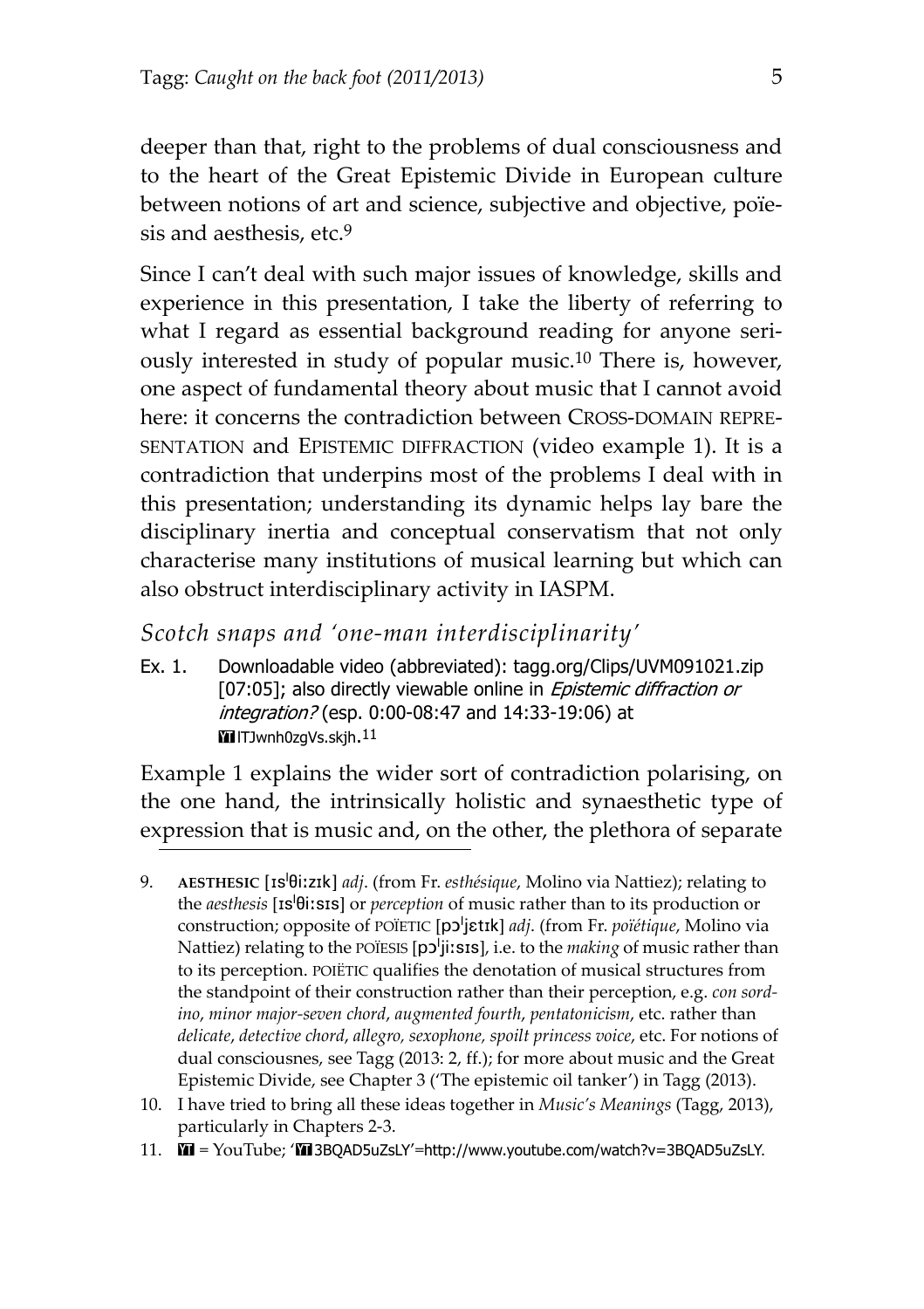disciplines related to the understanding of music as a social and cultural phenomenon. The *Scotch Snap* video (example 2) illus‐ trates another set of problems at the heart of the same general contradiction.

Ex. 2. Video: Scotch Snaps: The Big Picture [1:14:54] **III** 3BQAD5uZsLY.<sup>11</sup>

I had to make the Scotch Snap video (example 2) because, while writing the 'Simple sign typology' chapter of my 'musicology for non-musos' (Tagg 2013), I needed to explain how spoken languages influence musical rhythm, in particular how specific rhythms in music let listeners know the socio‐linguistic location of the music they're hearing. The Scotch snap sprang immediately to mind as a clear example of this sort of sign type which I call, not very imaginatively, a 'language identifier'. Although structurally (poïetically)9 defined in various musical reference works, the Scotch snap's sociolinguistic, historical and cultural connotations are rarely, if ever, mentioned. Example 2 was produced to make semiotic sense of that language identifier. One point in need of explanation was, as demonstrated in example 3, the fact that language identifiers need no actual words to be sung or spoken to function as such.

Ex. 3. Video: Norman Blake: 'Randall Collins' (extract): www.tagg.org/Clips/RandallCollins.mp4

Several parameters of expression —instrumentation, metre, tempo, mode (tonal vocabulary) etc.— can help listeners identify example 3 as British or North American rather than as, say, Turkish or West African, but the snap zooms more closely in on its identifi‐ cation as music from regions where either Gaelic or English is mother tongue. That sort of observation needed substantiation in a form allowing musos and non‐musos alike to understand answers to the following sorts of question in Example 2.

- 1. What is a Scotch snap?
- 2. Why is it called 'Scotch' rather than Gaelic or English, given that the latter languages, not just Lowland Scots dialects of English, use the rhythm extensively in speech and song?
- 3. Why does spoken English, unlike most other European lan‐ guages, contain so many snaps?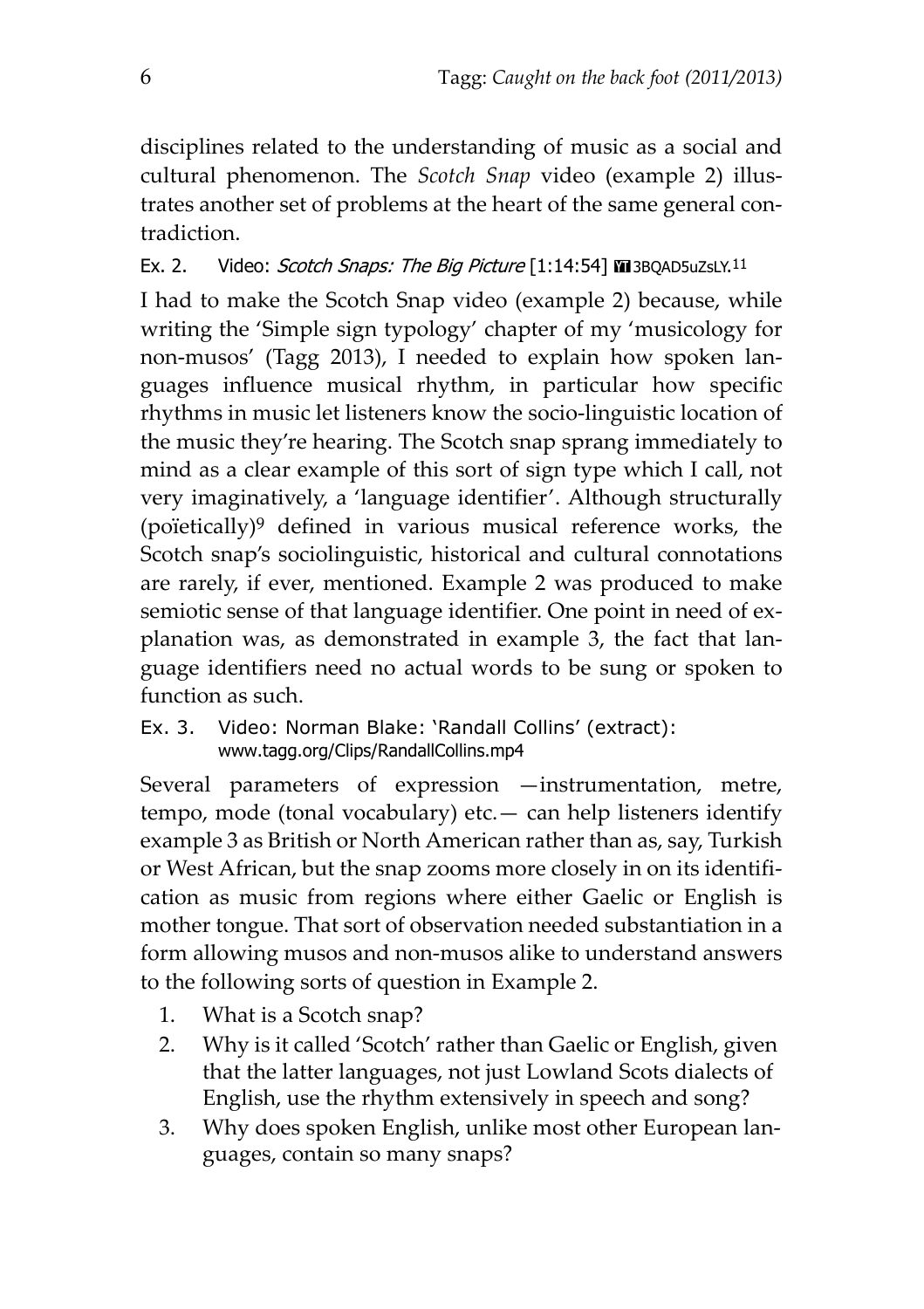- 4. Why are snaps so common in music associated with cow‐ boys and the Wild West?
- 5. Why did Dvořák use the Scotch snap in his New World Symphony and why did he think that 'Negro melodies' in North America resembled Scottish music?
- 6. Is Professor Willi Apel (in the *Harvard Dictionary of Music*, 1958) right in stating that the snap 'is a typical feature of Scottish folk tunes, of American Negro music and of jazz'?
- 7. If Apel is right what is African about the snap?
- 8. Why did Apel characterise snaps as a typical of *English* baroque music (e.g. Purcell)?
- 9. How many people of which socio-economic background in Britain ended up in which parts of North America between 1607 and 1865 and what contact did they have with people of African origin deported during the same period into slavery?12
- 10. Which of those British and African populations brought along the snap, or anything resembling it, in their cultural baggage?
- 11. Why, starting in the eighteenth century, did Scotch snaps disappear from music thought of as 'English' rather than as Scottish, Irish or otherwise 'Celtic'?
- 12. What on earth does 'Celtic' actually mean?
- 13. What is 'Celtic music' and why is music of English origin (the music of 'Early America', never referred to as 'English') included in the 'Celtic Music Fan' website's preferred reper‐ toire (along with music from Scotland, Ireland, Brittany, Galícia and Cape Breton)?13
- 14. Can items of musical structure like the Scotch snap (or the backbeat)14 be understood solely in terms of either ethnicity, class, gesturality, etc., or do they embody aspects of these and other factors that change over time and under different circumstances to represent different identities of ethnicity, class, etc.?

<sup>12. 1607:</sup> year of the Jamestown Landing; 1865: end of US Civil War.

<sup>13.</sup> http://celticmusicfan.wordpress.com/ [2011-07-18].

<sup>14.</sup> See Tamlyn (1998).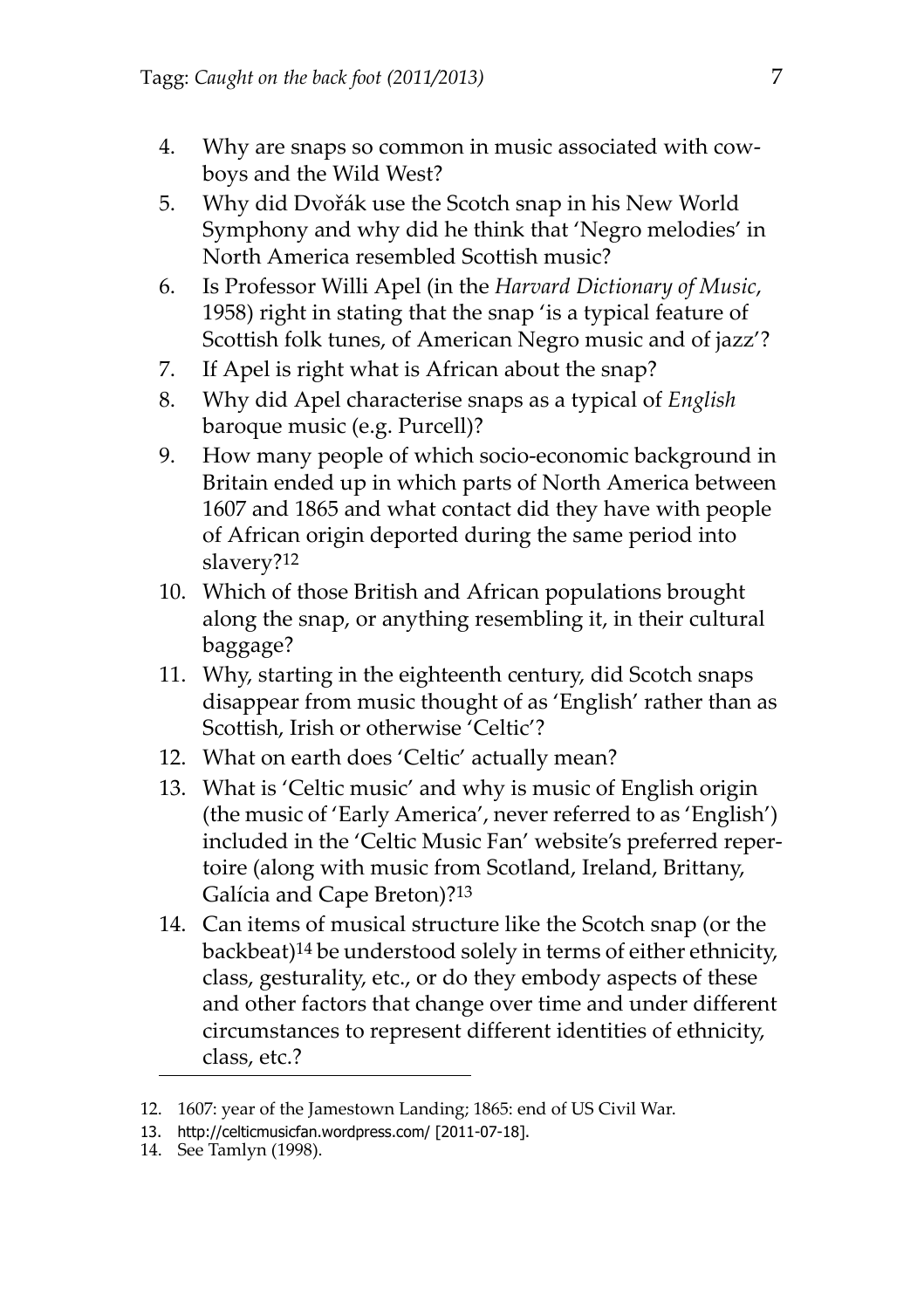Any serious attempt at answering these fourteen questions arising from a simple two-note pattern involves a whole range of disciplines and specialities. Apart from musicology, my own discipli‐ nary starting point and home territory, I had to enter areas of knowledge where I have little or no formal qualifications: phonetics, linguistics, comparative linguistics, rhetoric, English language, English history, Celtic studies, African studies, African‐American studies, toponomy, geography, anthropology, social history, his‐ tory of ideas, history of emigration and diasporas, cultural stud‐ ies, communication theory, demographics, political economy, and so on. To make matters worse, I'm no expert in the popular music of rural Britain or Appalachian America, even less in the musics of West Africa. Given my obvious lack of competence in the majority of disciplines relevant to the fourteen questions just listed, I should have perhaps stuck to strictly musicological matters and left all the history, politics, linguistics, African studies and so on to qualified experts in those areas. I didn't.

I've often been criticised for driving disciplinary vehicles for which I have no valid license. I've also been called naïve when I've used musicology to question notions like 'black' and 'white' music (territory of experts in African‐American studies?),15 or when I've used my daughter's experience as organiser of alternative raves during the 1990s as circumstantial evidence for musicological ideas about radical changes in socialisation patterns among young Europeans (territory of experts in youth subculture?).16 I'll doubt‐ less receive the same sort of objections to my Scotch snap video. The problem is that it would have been virtually impossible to involve certified experts in all of the disciplines necessary to a full understanding of Scotch snaps. That means I have to decide whether to stick to my home subject or to venture out into less familiar territory, with of course the occasional 'phone‐a‐friend' request to colleagues who can act as guides in other disciplines. If I never venture into foreign disciplinary territory I'll be automati‐

<sup>15.</sup> See 'Open Letter about "Black" and "White" Music' (Tagg, 1989: 285‐298).

<sup>16.</sup> See 'From Refrain to Rave' (Tagg, 1994: 209‐222).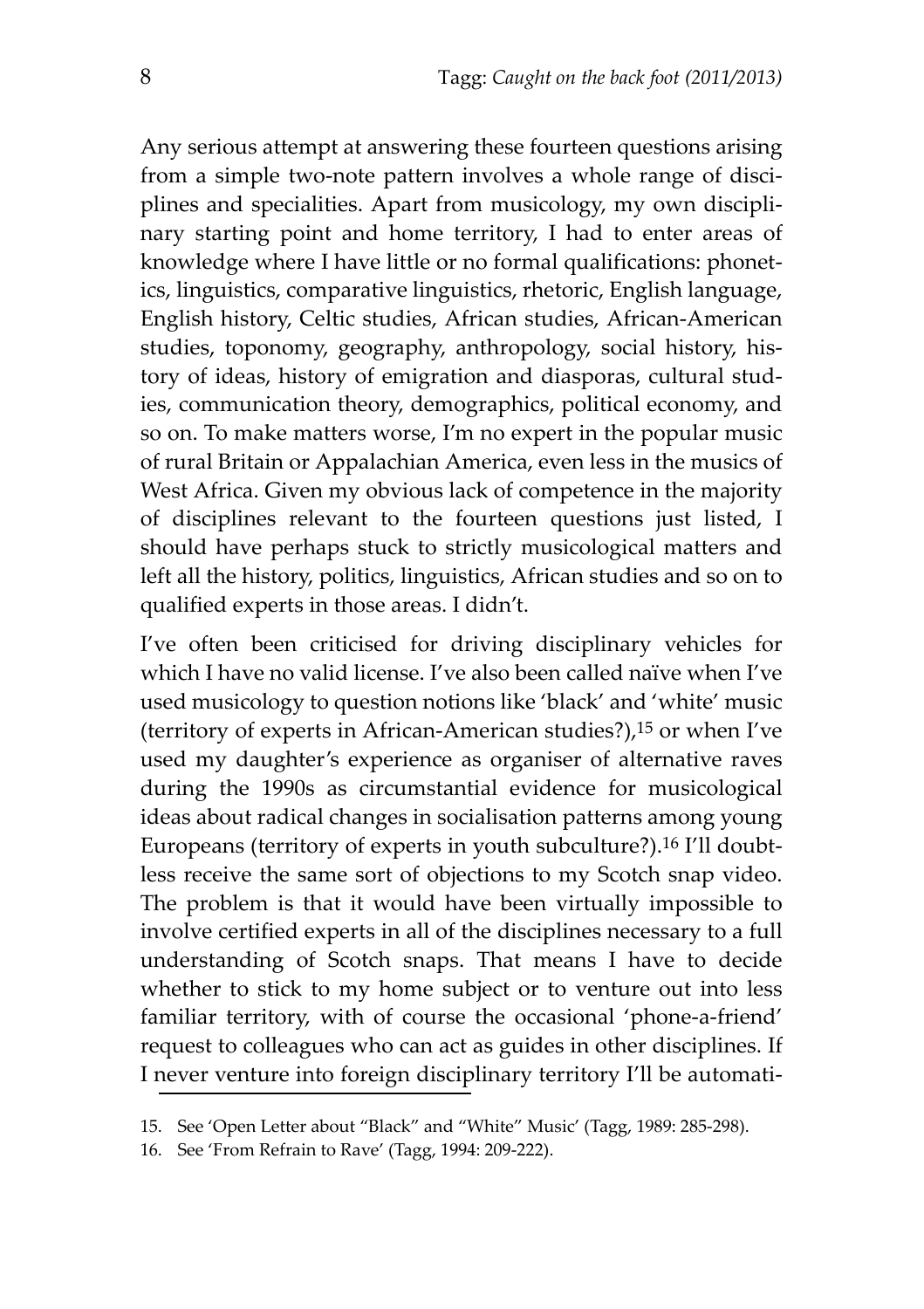cally reinforcing the epistemic diffraction that, as explained in example 1, contradicts the holistic, synaesthetic and cross-domain nature of music as a specific mode of human communication. That's basically why I tend to follow the 'one‐man interdiscipli‐ nary' option, even if I risk incurring the wrath of colleagues in other areas of expertise. Another reason is that challenges, naïve or otherwise, to the intellectual assumptions and canons of estab‐ lished disciplines, can sometimes be salutary. At least that is the case with several challenges and critiques of musicology coming from both inside and outside the discipline.

#### *On the back foot (1): epistemic inertia*

I'll make no bones about it: I think that conventional musicology is to an embarrassing extent a conceptual disaster zone (Tagg 2011c). It may have developed valid theories about harmonic narrative in euroclassical music, but it has, I think, been about as intellectually open‐minded as religious fundamentalism in dealing with any‐ thing outside its own restricted frames of reference. Despite the radical challenges presented by first ethnomusicology over a century ago, then by the sociology of music, and latterly by popular music studies, its followers still often seem to believe in universal values of aesthetic excellence based on a canonic repertoire of work used by a minority of the population over a very limited number of years in the world's smallest continent. Many of these followers hold articles of faith about 'absolute' music transcend‐ ing sordid social realities outside the 'higher art' of lonely geniuses whose 'masterworks' are authoritatively fixed in the written score. The fact that sound recording has existed since 1877 and that it became the twentieth century's most important medium of musical storage and dissemination does not seem to matter. Nor does the fact that first coil microphones and electrically amplified recording, then instrument amplification and multi‐channel recording, then audio synthesis, then sampling, then digital sound treatment etc. all radically altered and expanded music's means of expression, not least in the popular field.17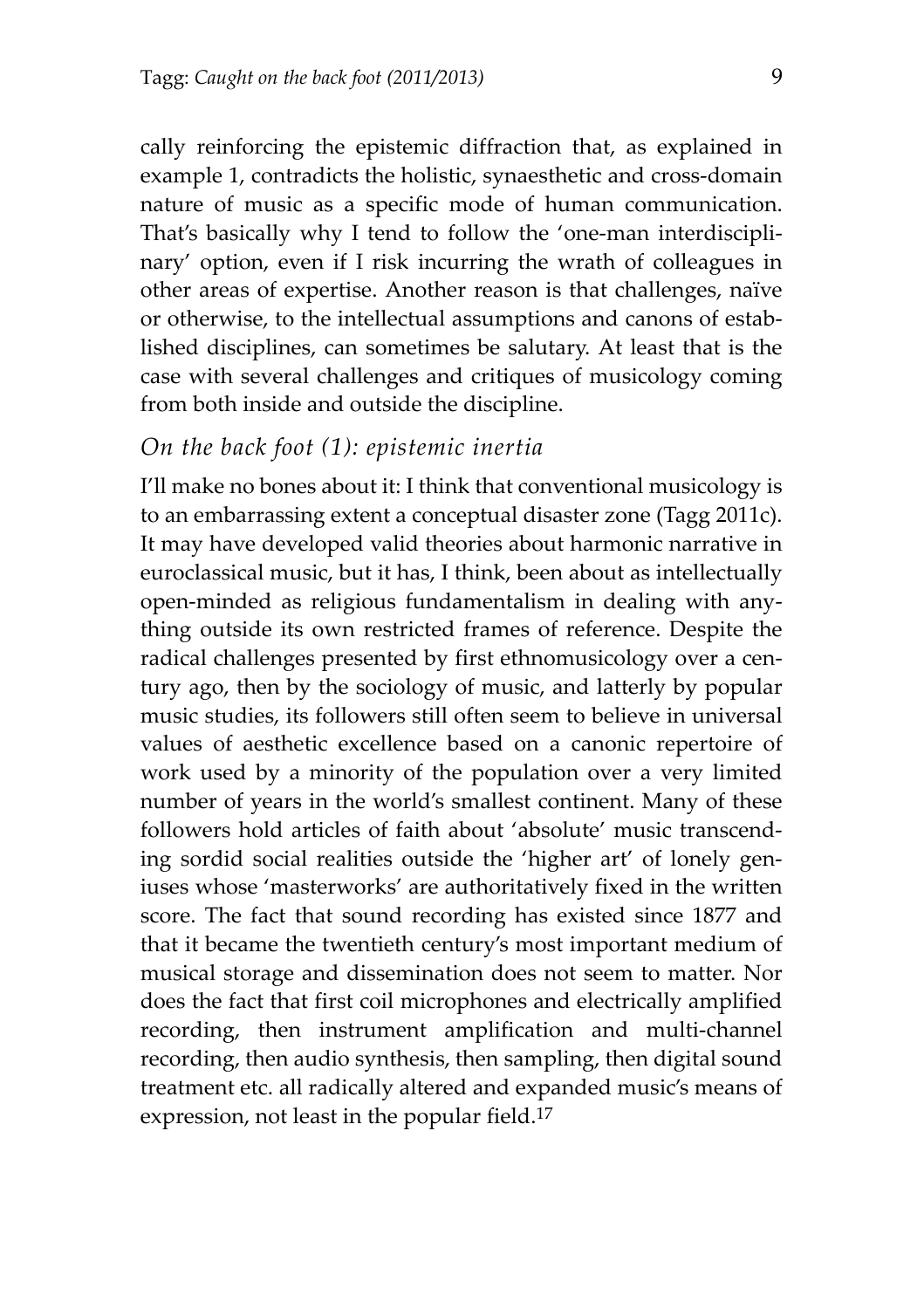Now, ethnomusicology, not least through its reliance on sound re‐ cording and on aurality, as well as through its intrinsically relativ‐ ist approach to music cultures (*vergleichende Musikwissenschaft*), posed a serious threat to conventional musicology; but it has, as a subdiscipline under musicology, often been marginalised as a sort of exotic aural exception to the Central European scribal rule. There is also the risk, I fear, that 'musicology of the popular' may meet a similar institutional fate. Please excuse a South African sim‐ ile, but it's a bit like the pass laws under apartheid where the popular majority had to carry identification around with them at all times while the privileged minority did not. Musicologists of the popular are identified as belonging to either 'ethnomusicology', or 'the sociology of music', or 'popular music studies', i.e. to subspe‐ cies inside the supposedly superior genus of just 'music' or 'musicology' which paradoxically sees no need to identify itself as relating specifically to euroclassical music c. 1550‐1940 (mostly c. 1730‐1910) and to little or nothing else.

In the 1980s, some forward‐thinking European and North Ameri‐ can universities, wishing to be seen as responding to popular demand and needing, for financial reasons in the brave new world of managerialist bean counting, to increase student numbers, took on popular music scholars like Peter Wicke, Richard Middleton and myself. After working almost forty years each as token popular music representatives in our discipline, the three of us now

<sup>17. &#</sup>x27;Philip Hayward spoke eloquently for greater involvement in IASPM from musicians and musicologists, a cause I have tried to champion for many years now. One obvious reason for the dearth of music-immanent studies of popular music is, as Hayward rightly pointed out, the dogged conservatism and, I would say, suicidal elitism of many traditional departments of musicology' (Tagg 1997: 6). Please note that I am by no means the first and definitely not the most vociferous critic of conventional music studies. For example: '[I]t is the average teachers' unshakable belief in the stiff corset of schedules that is supposed to keep their pedagogic posture in shape, and they do not want to see that corsets are neither salutary nor fashionable.'… [It is absurd to believe that] 'an outdated system can produce composers and theorists of a quality that our … society has a right to demand.' (Paul Hindemith in 1952; see Hin‐ demith, 1961: 218, ff.).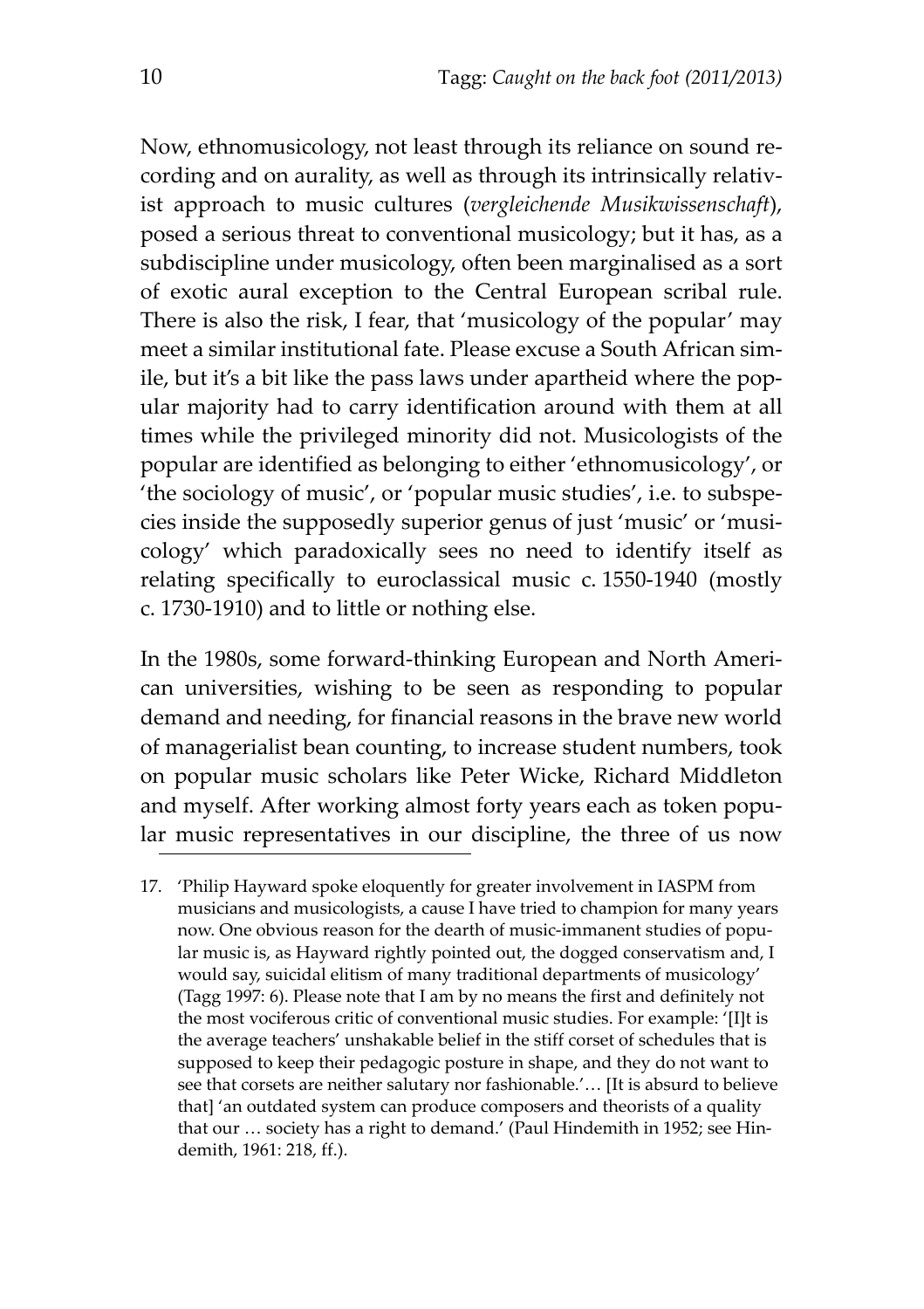seem largely to agree that our attempts to reform musicology have so far had very little *institutional* effect. In fact, if my interpretation of recent conversations with those two respected colleagues is anything to go by,18 officially recognised institutions of musicol‐ ogy have more often than not reverted to their European‐art‐ music‐centred business as usual, keeping ethno, jazz, popular and other exceptions to their rule (itself an exception to the rule in extramural reality) at a safe distance out in the institutional margins. Very few concrete steps have been taken to integrate those 'other' areas into the discipline in a process of reform and mod‐ ernisation. Now, this *institutional* failure *in no way* means that attempts to develop a musicology of the popular have been in vain, nor that musicology is intrinsically useless as a discipline. On the contrary, popular music studies have, for better and for worse, made a substantial contribution to the development of various types of 'alternative musicology'.19 I should also add, on a more personal note, that I have recently been greatly encouraged by the increasing number of younger scholars who seem to be familiar with my work and by the frequency with which I am asked to speak in contexts of considerable disciplinary, profes‐ sional and cultural diversity. As for musicology itself, I am still convinced that the discipline has a central role to play in combatting the dual consciousness and epistemic schizophrenia that continue to antagonistically polarise notions of subjectivity and objectivity, and which impede the development of self‐awareness and, by extension, democratic forms of government.20 However, before musicology can rise to such adult challenges it needs to grow up, to face extramural reality and, as I try to explain next, to set its conceptual house in order.

<sup>18.</sup> I had lengthy phone and Skype conversations with both Middleton and Wicke in mid June, 2011.

<sup>19.</sup> The results of a web search for *|*"alternative musicology" | will illustrate the 'for better or for worse' point.

<sup>20.</sup> There is no room to delve further into these gargantuan issues. They are, however, briefly discussed at the start of the Preface, as well as in Chapters 2‐4 to Tagg (2013); and in Chapters 1‐2 of Tagg & Clarida (2003: 4‐92).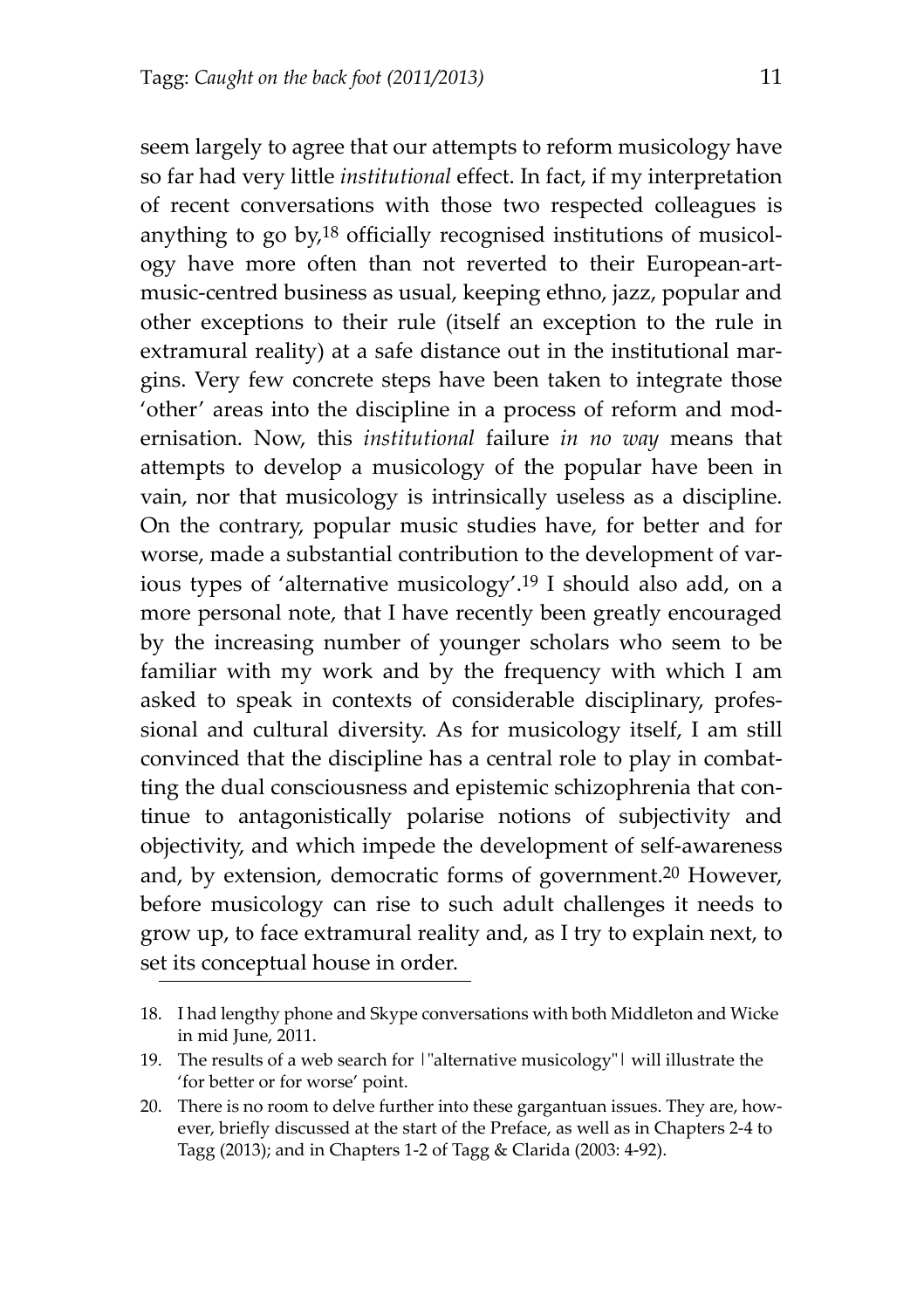From my viewpoint as a musicologist of the popular, the most dis‐ turbing aspect of conventional theory is its chaotic conceptualisation of musical structuration, i.e. exactly the sort of intellectual activity for which it is supposed to be expertly equipped. Not only has the discipline failed to either accept or develop adequate terminology for designating differences of timbre, vocal persona, acoustic staging, etc.; it has also been slow to develop useful ways of conceptualising periodicity and metricity.21 Most disconcerting, however, is the fact that conventional musicology does not even seem to have a viable vocabulary for the rudiments of an activity at which the discipline is assumed to excel: designating the *tonal* properties of musical structure. To put not too fine a point on it, words like *tone, modality, polyphony, counterpoint, cadence, dominant*, not to mention *tonality* itself, are used in what I have to qualify as an ethnocentrically muddle‐headed manner. Since there is no room here to substantiate that serious accusation, readers are referred to the first few chapters in *Everyday Tonality* (Tagg 2009a) and to the article 'Troubles with tonal terminology' (Tagg 2011c) for a more detailed discussion of such problems.22

- 21. *Syncopation* and *polyrhythm* are two problematic terms. Syncopation can only exist in monometric music. It is a pretty meaningless term for the diversity of cross‐rhythm found in Sub‐Saharan Africa, the Caribbean and Latin America. Polyrhythm (more than one rhythm at the same time) is often inaccurately used to mean cross-rhythm (or 'polymetricity' to my eurocentric ears). For terminology relating to acoustic staging, see Lacasse (2000).
- 22. It was these issues that caused me to write *Everyday Tonality* (Tagg 2009a). Conventional musicology's concepts are frankly often either useless or mis‐ leading if you want to explain the *La Bamba* loop, or 'interrupted' cadences that are in fact final, or aeolian shuttles, or bimodal tunes or chord sequences, or decidedly tonal tunes with no clear single tonal centre, etc., etc. See in par‐ ticular 'Tone, tonal, tonality' (Tagg 2009a: 22‐26), 'Polyphony: three meanings' (81‐82), 'Classical harmony', including 'Triads and tertial harmony' (93‐95); '"Non‐classical" harmony (115‐136); 'One‐chord changes' (159‐171); 'Chord shuttles', esp. passage about Pink Floyd's *Great Gig In The Sky* (179‐181) and Human League's *Don't You Want Me Baby* (191‐193); 'Modal loops and bimo‐ dality' (217‐240), esp. passages about 'uninterrupted' cadences and Carlos Puebla's *Comandante Che Guevara* under 'Aeolian and phrygian' (pp. 227‐234). See also video *Dominants and Dominance* (Tagg 2009b). These fundamental problems also affect notions of *form* in music (Tagg 2013: 383‐385, 417‐418).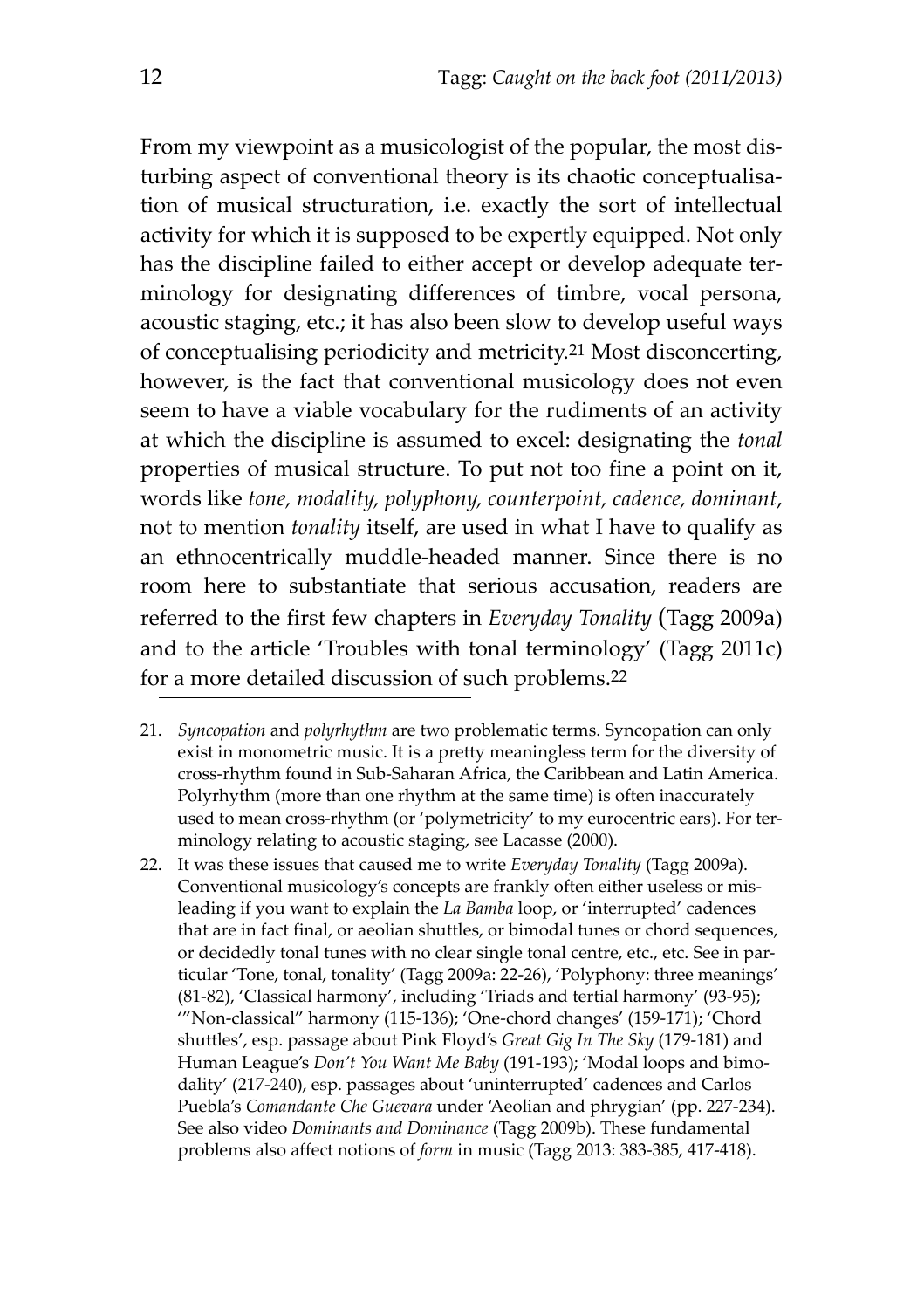Conventional musicology's institutional and conceptual marginal‐ isation of musics other than the euroclassical may, I think, be one key in solving IASPM's problems with the epistemology of music. That's why, in a book subtitled 'musicology for non‐musos' (Tagg 2013), I've tried to sort out underlying epistemic assumptions in our culture about 'what music can and can't do'. This work involves explanations of why some cultures have, and others don't have, a word distinguishing what we call 'music' from other modes of expression with which it often co-occurs (e.g. dance and drama). Understanding such conceptualisation, or lack of it, provides, I believe, important insights into our own (Western) culture and to what we regard as music's role within it. I also try to explain how a certain type of music from Central Europe became 'classical', as well as how and why it was institutionalised in seats of musical learning. I also try to deal with the social and political reasons for the development, in European and North American institutions of musical learning, of metaphysical canons and ethnocentric notions of universal aesthetic excellence.

At least four basic issues of musical epistemology need to be grasped, I think, by anyone claiming to deal seriously with any aspect of music, regardless of whether musical structure features centrally, marginally, or not at all, in their study. Those issues are: [1] What is 'music' and what is music? [2] How did classical music become 'classical'? (Ling 1989). [3] How and why did staff nota‐ tion become so central to the mediation of musical knowledge in the tradition?<sup>23</sup> [4] What values were established for which reasons in official institutions of music? Viewing conventional music studies, as they are still largely practised in Europe and North America, from historical and anthropological perspectives, reveals the sociocultural specificity of power agendas lurking behind the mask of 'superior' art. I would not need to mention this power issue if I thought it had no relevance to popular music studies; but I think it does. I'm referring in particular here to anglocentric

<sup>23.</sup> See section 'I left my music in the car' in Tagg (2013: 121‐129).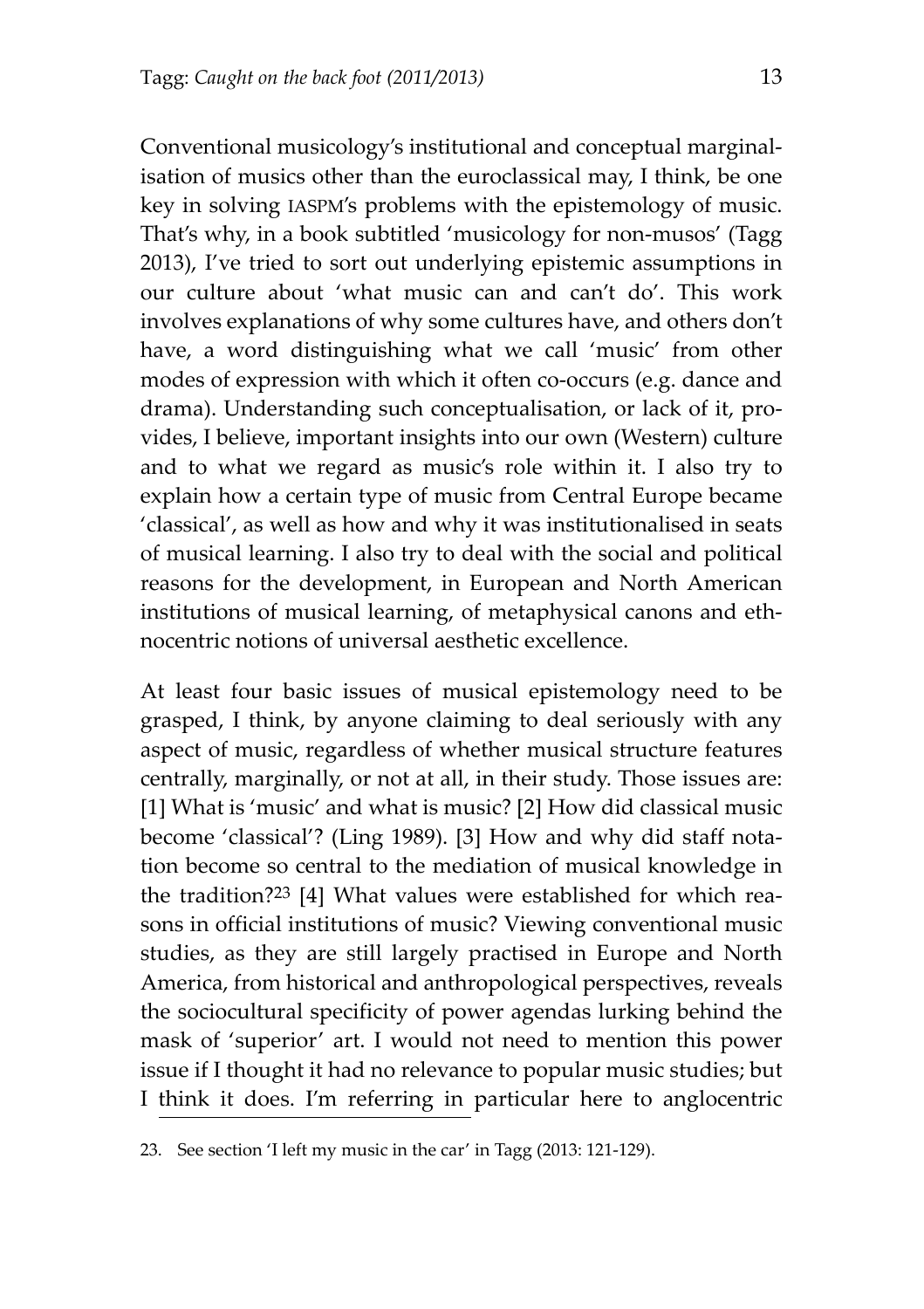'rockology' and its offshoots, to its penchant for traditions of liter‐ ary criticism and scholastic postmodernising devoid of empirical substaniation, i.e. on what Mattelart & Neveu (1996) amusingly refer to ―in French― as *La French theory* (Tagg, 2013: 101‐115).24

It should be clear that no‐one needs to be notationally literate or to know what a diminished seventh is to grasp the issues just raised about the epistemology of music. Even the gist of the section bewailing the conceptual chaos of conventional musicology ought to be understood by all, despite the few poïetic details listed, for the benefit of muso readers, in footnote 22.

If, as I've just suggested, both musos and non‐musos could grasp the epistemic idiosyncrasies of music and its institutionalisation in Western traditions of knowledge, we would, as popular music scholars, find it easier to identify the underlying problems in our field of study and, consequently, to come up with viable strategies for solving them. We may have made some progress in that direction but I think we are too often caught on the back foot, expecting the changing realities of our field of study to conform to the conceptual patterns we learnt growing up inside our disciplines. Musicologists of the popular fall into the trap of epistemic inertia when, for example, they use the dualism TONAL ‐ MODAL as if the 'modal' tonality of styles like rock, blues or *son* were not tonal and as if works in the Viennese classical idiom, mostly conceived in the ionian mode, were in no way modal. There's no good excuse for using terms that make nonsense of the way in which sounds are organised by the majority of musicians producing the majority of music heard and used by a majority of the world's population.

<sup>24.</sup> See also Tagg & Clarida (2003:57-89), in particular the sections 'The institutionalisation of rock', 'Pomo‐rockology, consumerism and the "liberation of the id"', and 'Music: a troublesome appendage to cultural studies'. Johnson (2009:2) summarises one key problem in 'Cultural Theory' as follows: '[b]y the 1980s, theory was becoming a new scholasticism, deducing "the world" from a set of a priori suppositions… [S]ocial practices, irrespective of their shape, were hammered into the spaces made by theory'.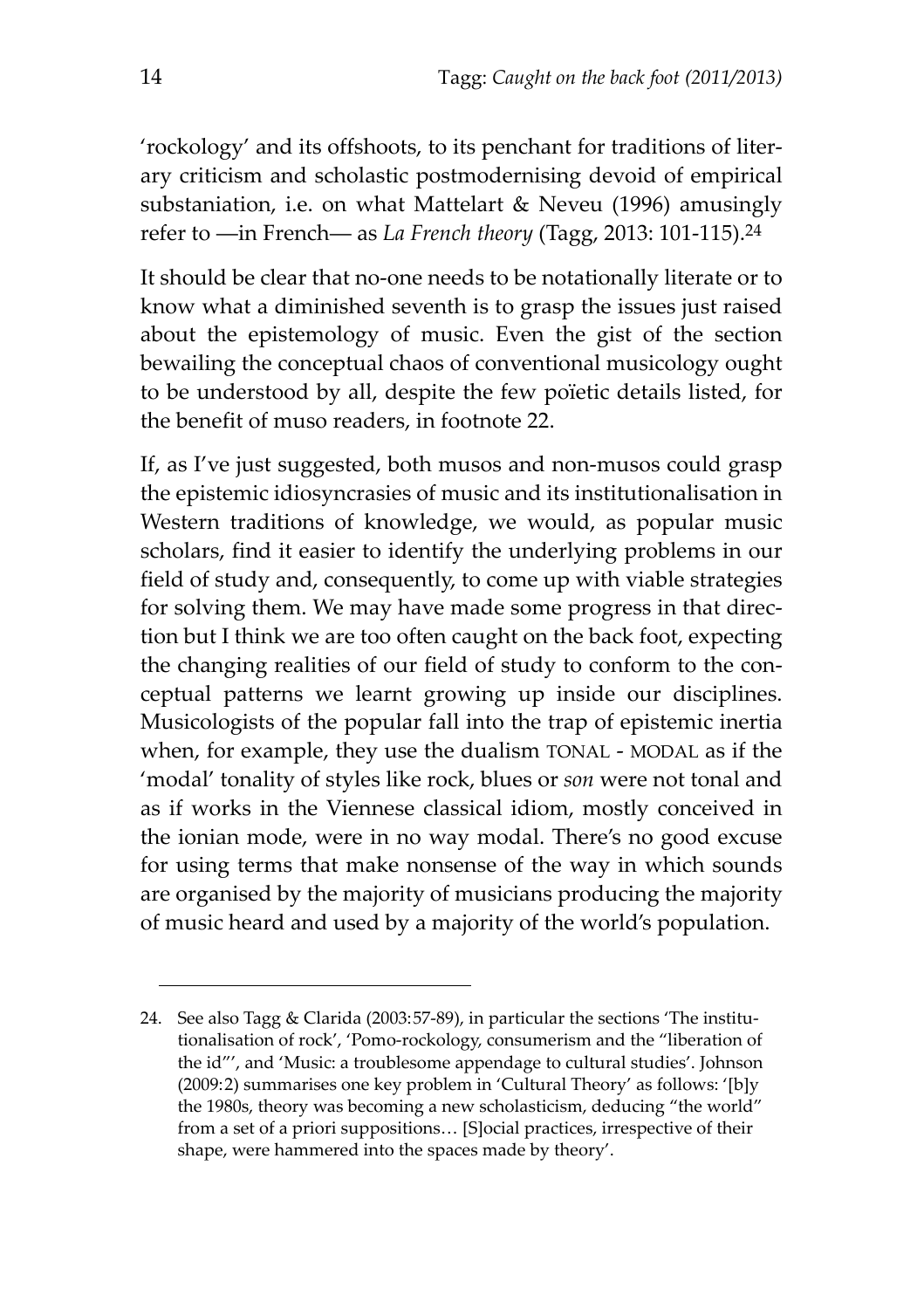Nor does it make sense when non‐musos present claims of musi‐ cal incompetence as excuses for avoiding issues of musical structuration. There are two reasons for rejecting this particular variant of epistemic sloth. One reason —the value of vernacular aesthesic descriptors and their potential for reforming musicology— is too complex to discuss here,25 but the other is very simple. It is that anyone can unequivocally designate any item of musical structuration that occurs in a digital recording. All you need is playback equipment and software featuring (as they all do) a real‐time counter. For example, as shown in Figure 1, there's no need to refer to the archetypal spy chord at the end of the James Bond theme as 'E minor major nine', or as 'a B major triad over an E minor triad', or to call it 'the chord on beat 3 of bar 57', nor is it necessary to denote it in terms of 'a clean Fender sound with slight reverb accompanied by vibraphone', however correct any of those poïetic descriptors may be. No, it's the only chord at 01:39 in the recording under discussion and that's more than enough to designate it unequivocally.26

Fig. 1. Timecode at end of the James Bond theme (VLC display)



- 25. For explanations see Tagg (2013): [1] chapter 3 ('The epistemic oil tanker') under: [1] 'Structural denotors' and 'Skills, competences, knowledges'; [2] chapter 6 ('Intersubjectivity') under 'Aesthesic focus'; [3] chapter 10 ('Vocal persona') under 'Aesthesic descriptors'. For definitions of *aesthesic* and *poïetic*, see footnote 9 on p. 5.
- 26. Of course, reference to the relevant recording must be provided. In this case it's the audio file at tagg.org/audio/DrNoBondVinyl.mp3. The duration of the James Bond Theme at YouTube/iTunes is 1:48, not 1:45 as in Figure 1 ('my' version). This discrepancy is due to the fact that the audio file on which 'my' version is based is an analogue‐to‐digital transfer from a vinyl album (Norman/Barry 1962) and that I trimmed its initial and final silences to  $0.6"$  and  $1"$  respectively. whereas the iTunes file starts with 1.3" and ends with almost 3" of silence. This means that timings in Figure 1 are  $0.7^\circ$  ( $\approx$ 1") earlier than in the iTunes file. 'Bar 57': based on bar count in common time (no change of metre).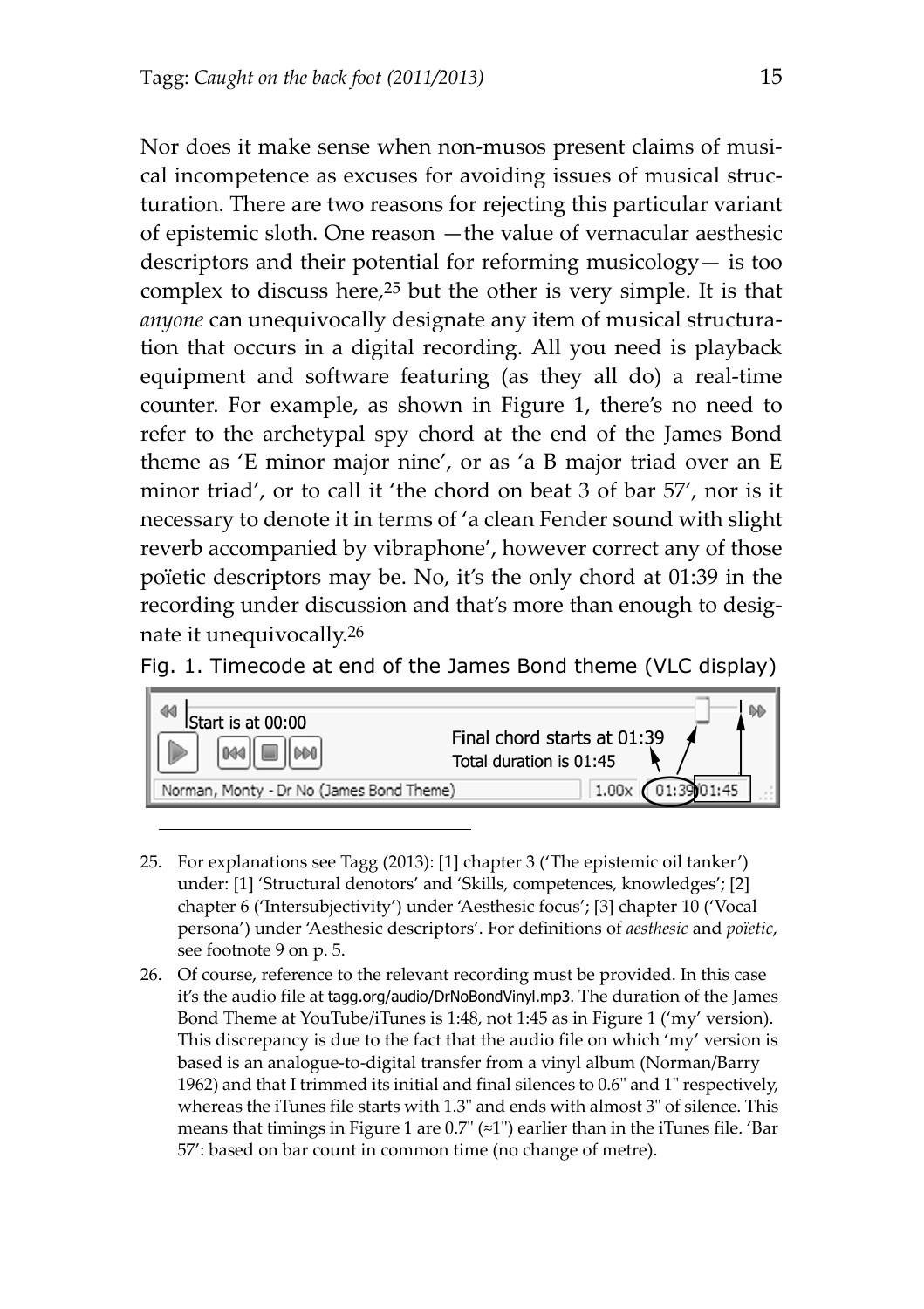In addition to unequivocal timecode placement (starting point of a particular event), there's nothing to stop anyone from referring to musical sounds in terms of paramusical synchrony. Three fictitious examples serve to illustrate this point: [1] *the singer's contented growl on the last 'oh, baby!' in verse 1* (at 00:31 in a pop song); [2] *the distant screeching just before she pours poison into his whiskey* (at 1:02:15 in a feature film on DVD); [3] *the drum pattern that synchro‐ nises with the quick zoom‐in on to the lead vocalist* (at 02:20 in a music video). Nor is there any good reason why musical events cannot be given aesthesic rather than poïetic labels, for instance (returning to the James Bond Theme), [1] *the twangy guitar at 00:07*; [2] *the danger stabs at 01:33* and [3] *the final spy chord at 1:39.* Those structural des‐ ignations, all accurate and unequivocal, can be made by anyone capable of hearing a musical event, of hitting the pause button at the appropriate moment and of noting the timecode displayed at that point. No formal musical training is required and there is no good reason for any seeing and hearing person to be caught on the back foot by changes in media technology that took place over fifteen years ago and which put the verbal denotation of musical structure within the grasp of anyone, muso or non-muso.<sup>27</sup>

### *On the back foot (2): invisible music and the moving image28*

Musicology's apparent lack of interest in reforming its concepts of structural designation to accommodate the sonic practices of the popular majority was one example of epistemic inertia putting popular music studies on the back foot. Another example, just dis‐ cussed, was the case of non‐musos avoiding the MUSIC in POPULAR MUSIC STUDIES on the obsolete excuse of musicological incompe‐ tence. This final section of the presentation sees IASPM on the back foot in responding to another technological change: from AUDIO‐ ONLY COMMODITY WITH VISIBLE MUSIC to AUDIOVISUAL COMMODITY WITH INVISIBLE MUSIC. I had better explain.

<sup>27.</sup> For a fuller account, see 'Structural designation' near the end of Chapter 7 ('Interobjectivity') in Tagg (2013).

<sup>28.</sup> This section draws mainly on ideas and experience documented in chapter 14 ('Analysing film music') of Tagg (2013) and discussed in Tagg (2011a).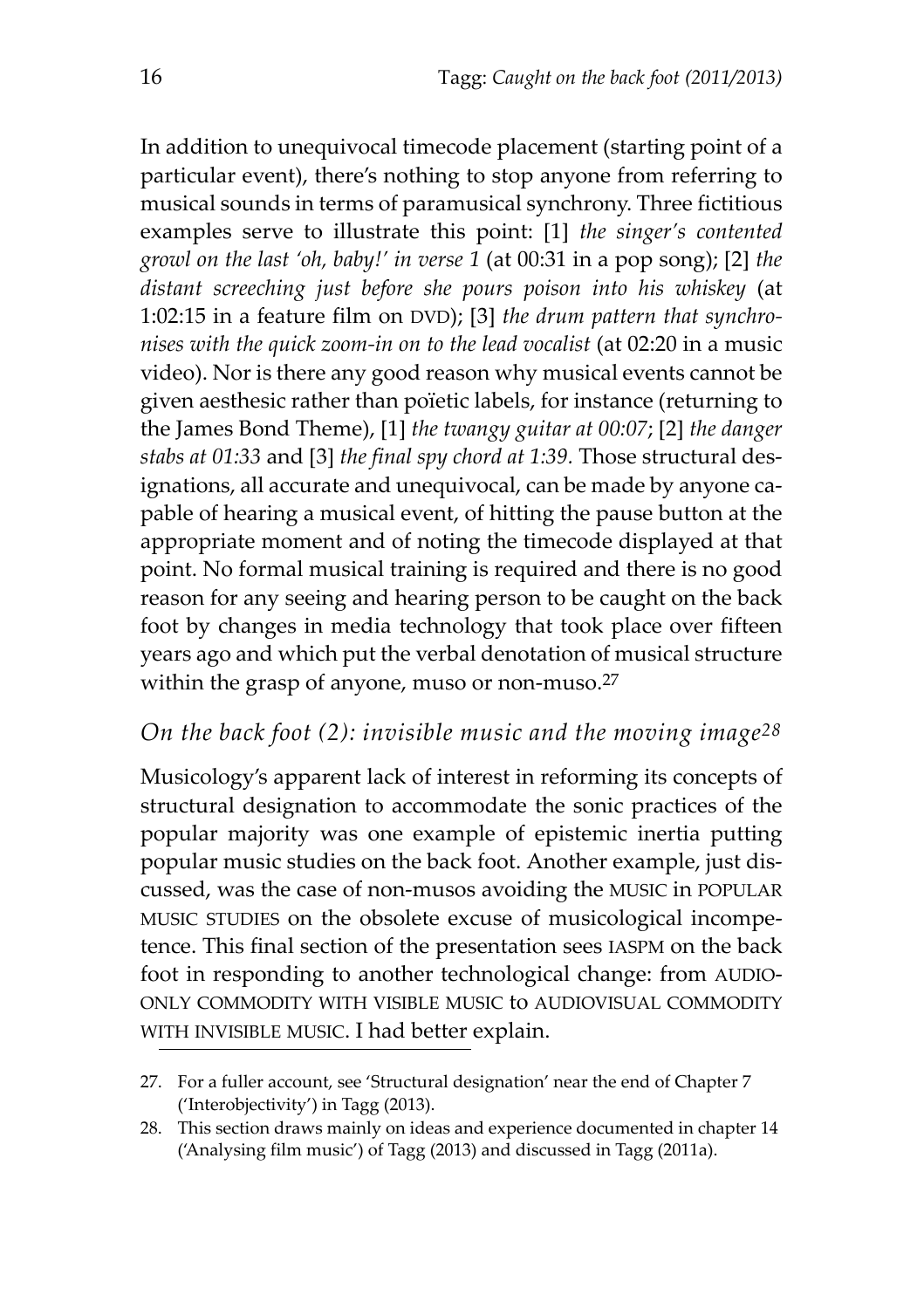We Westerners hear on average over four hours of music every day.29 The vast majority of that music is invisible in the sense that we don't see anybody making (or even pretending to make) the sounds we actually hear.<sup>30</sup> About one half (c. 2 hours) of our daily dose of music is heard in conjunction with moving images  $-$ as underscore or as theme music for films, DVDs, TV programmes, adverts, jingles, trailers, games, etc.

If music in everyday life is overwhelmingly invisible for the majority of those who hear and use it, it's not unreasonable to ask why music studies, including popular music studies, have been so dominated by visible music, mostly in terms of vocal or instrumental performance (occasionally also as sound engineering), but much less, and much less visibly, as composition or arrangement. That anomaly can be partly explained through deconstruction of the absolute music aesthetic<sup>31</sup> and through a critical examination of music education's lopsided concern for poïesis at the expense of aesthesis.32 But the anomaly is also caused by the simple fact, obvious to the point of tautology, that, in a scopocentric culture

- 30. More on this issue at the start of chapter 14 in Tagg (2013). *Invisible music* is a term borrowed from Austrian twelve‐tone and film composer Hanns Jelinek (1968). Music programming on TV, music‐based games, adverts showing musical performance and musical films are all the exception rather than the rule. Assuming that the small proportion of visible music on TV is less than the average daily dose of invisible media music heard via games, DVDs and video files using consoles, computers, smartphones etc., two hours should be seen as a conservative estimate of the average daily dose of invisible music heard by the average Westerner in connection with moving images. If you also consider music for religious and other ritual functions, for the stage, for danc‐ ing, on the radio, on personal stereos, through speakers in bars, cars, cafés, trains, planes, shopping centres etc., it becomes obvious that *most* music, not just most music heard in conjunction with moving images, is *invisible*. In these contexts hearing does not necessarily involve listening. In the theatre, of course, music‐making is hidden in the orchestra pit under the stage. In churches the organist is usually placed in an organ loft or in a similar position out of sight.
- 31. See section '"Music is music"' in chapter 3 of Tagg (2013).
- 32. Please see footnotes 9 (p.5) and 25 (p.15) for explanations and references.

<sup>29.</sup> This rough estimate and other figures given in this paragraph are explained at the start of chapter 1 ('How much music?') in Tagg (2013).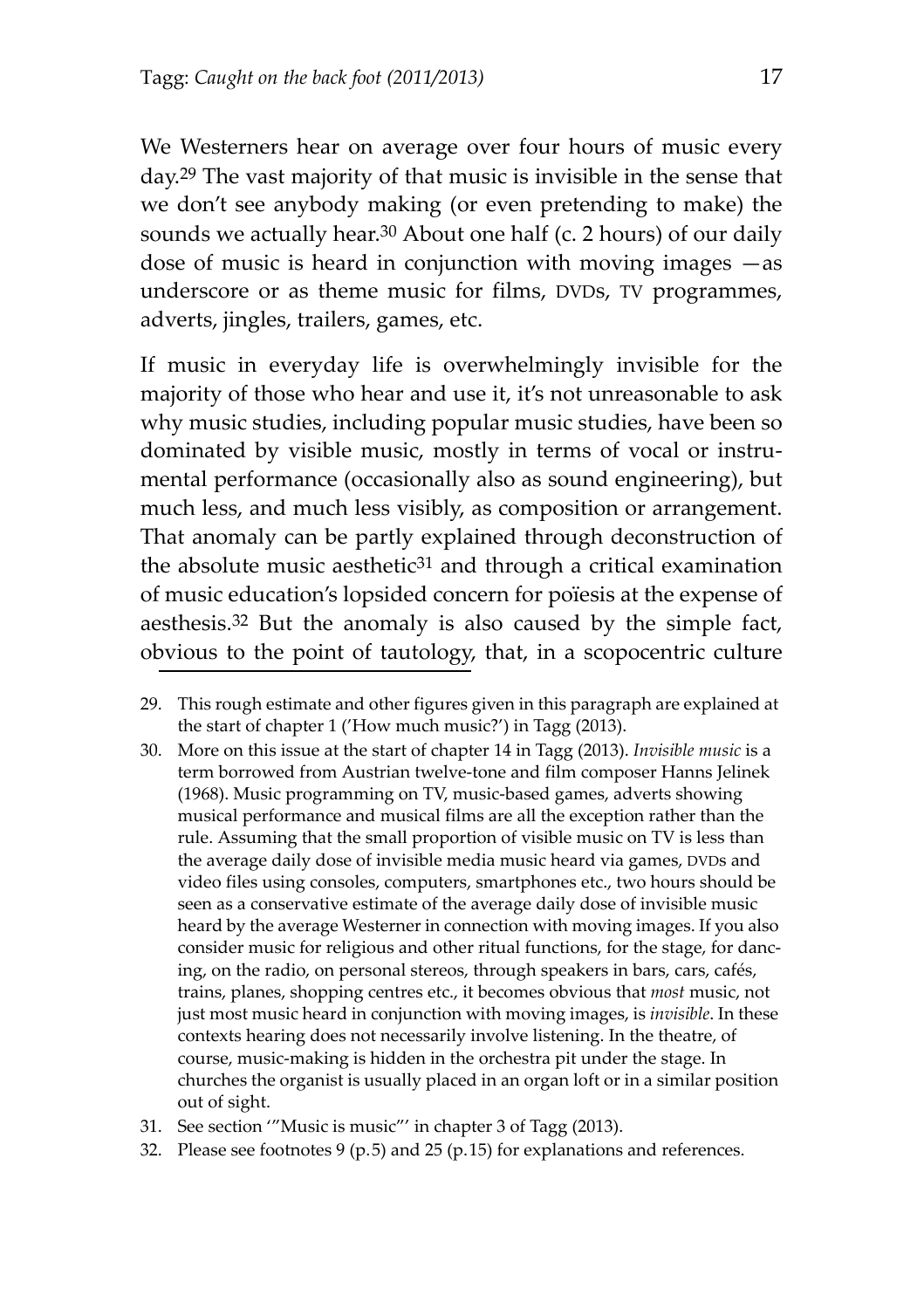such as ours, visible music draws much more attention to itself than does invisible music, no matter how important or omnipresent the latter may be.<sup>33</sup> With visible performance we can immediately identify the sounds we hear with what we see producing (or pretending to produce) those sounds: one sense of perception confirms the other. With *invisible* music, on the other hand, we see no performance of what we hear: we have no visual confirmation of the production of those sounds. Without that visual crutch we easily become unaware of the presence of music, typically when it is heard as underscore in a film or as a loop in a video game. It's almost as if not seeing the music prevents us from consciously acknowledging its existence as music, no matter how much of it our ears and brains process on a daily basis. This scopocentric need for visual concretion of what we hear in order to consciously register its existence —and, consequently, its potential effects— is exacerbated by another, even more prosaic, issue.

Although film and audio recording both started in the late nine‐ teenth century, their technologies of storage and distribution developed quite differently. While the number of households containing a gramophone and audio recordings increased dramatically in the 1920s and after World War II, it was not until the 1980s that videocassettes started to occupy significant shelf space in the average Western home, not until around 2000 that DVDs started to do the same. That means several generations during which phon‐ ograms dominated the home entertainment market as storage and distribution medium, the last thirty of those years coinciding with the global spread of the pop- or rock-related styles which constitute the core repertoire around which popular music scholars, at least in the anglophone world, have tended to congregate. These are in other words musical practices linked to a period of AUDIO‐

<sup>33.</sup> Thanks to Bruce Johnson for the term *scopocentric* (= assuming, usually implic‐ itly, other types of expression than visual to be of lesser importance). *Scopocen‐ tric* should not to be confused with the related term *graphocentric*, coined by Jean‐Jacques Nattiez (= assuming written or other graphic signs, typically musical notation, to be of greater importance than non‐graphic ones).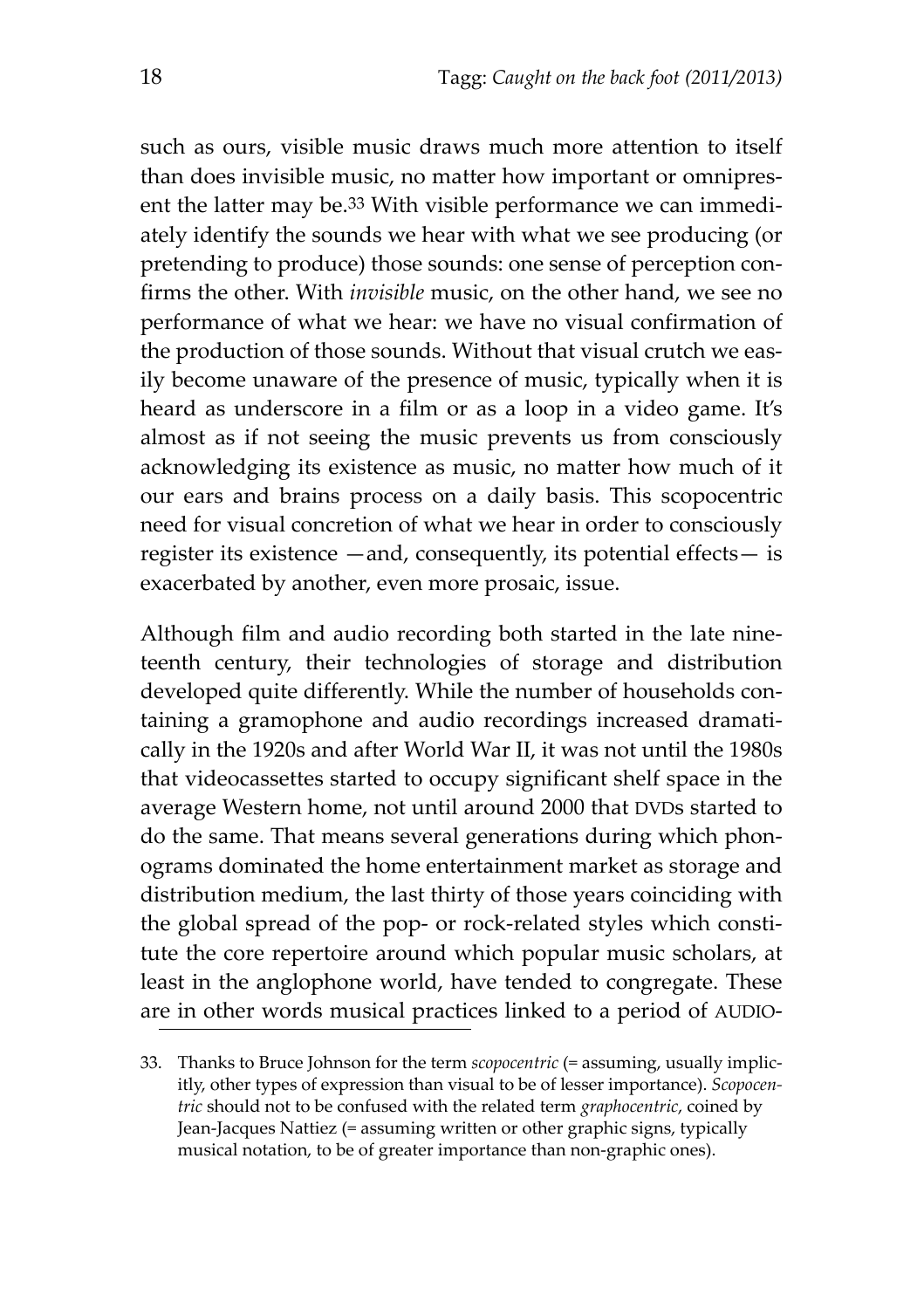ONLY TECHNOLOGY during which the recording industry used 'THE ACT', as in 'stage act' (visible music), as focus for product identity and marketing. The audio‐only commodity was visibly linked to performers while music created for audiovisual products (film, TV, games, etc.) was linked to the visual aspects of those products, almost never to anyone identifiable in the *musical* production process. The viability of this observation can be tested by taking the 'Who's Who?' picture quiz in Figure [2](#page-26-0) (page [27\)](#page-26-0) showing 29 individuals all of whose music has been widely disseminated. My bet (hypothesis) is that it will be easier to identify the 'acts' (visible performers associated with audio‐only products), more difficult to recognise composers of music for moving images (invisible music for audiovisual productions).

Whatever the reasons may be for IASPM'S relative lack of interest in music for film, TV and video games, it should be clear that audio‐ visual products and services (DVDs, internet downloads, etc. and their invisible music) have long since replaced their audio‐only counterparts as the mainstay of the home entertainment industry. Moreover, affordable digital video cameras and audiovisual edit‐ ing software have brought simple film *production* within the reach of a much larger proportion of the population than could afford to run an audio‐only home studio in the 1970s or 1980s. Music has not become less important: it has just moved house, so to speak. While visible music has in recent years focused more on live performance and less on audio‐only recordings, invisible music has also, with the advent of video games and sites like YouTube, become increasingly widespread. However, invisible music is no longer merely an essential ingredient in ready‐made audiovisual entertainment products: it has played that role ever since the advent of the talking film. No, it has now also become an integral part in processes of *popular multimedia production*. As one colleague put it, observing the creative habits of his music students, 'it's not so much "I think, speak or play, therefore I am" as "I make videos, therefore I am"' 34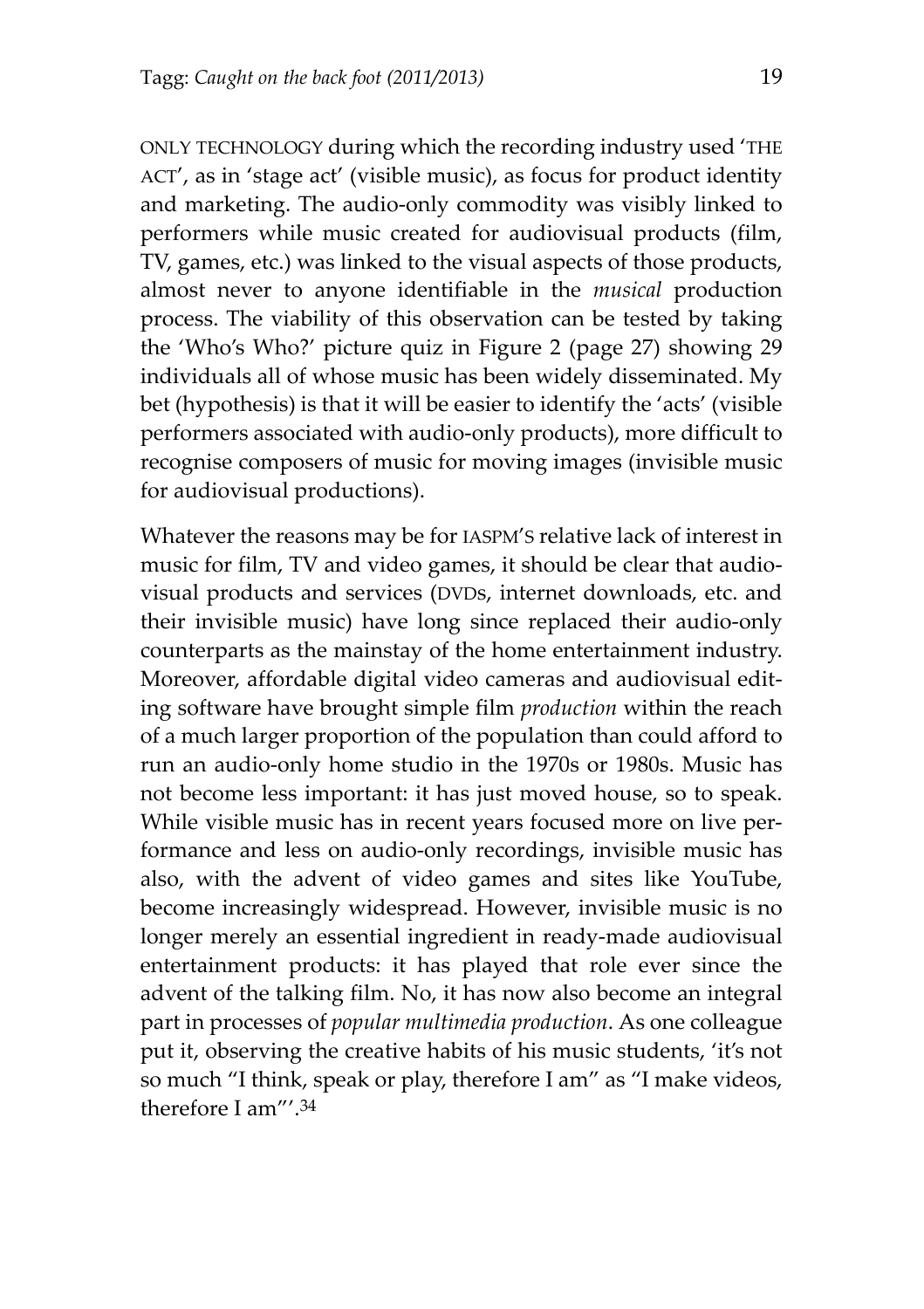I insist on underlining the 'invisible music' aspect of IASPM's being caught on the back foot mainly because music and the moving image is an area of study providing ideal opportunities for resolving some of the deeper epistemological problems that have dogged popular music studies since the outset. I base this opinion on experience from running *Music and Moving Image* courses over a period of seventeen years (1993‐2009). Since the rationale, aims, methods and content of those courses are documented elsewhere,35 I will restrict myself here to a very brief sketch of issues directly relating to IASPM's basic epistemological problem of inte‐ grating musical and metamusical types of knowledge.36

*Music and the moving image* is a subject of equal interest to those with and those without formal training in music. Although I was attached to university schools of music, a significant number of students on my courses came from subjects like cinema and communication studies. This mixture of musos and non‐musos on the same course has three distinct advantages. [1] It rhymes better with the reality of audiovisual production where musical experts (composer, music editor, etc.) and others (director, scenographer, etc.) have to collaborate. [2] *Musos* have to learn how to talk about their ideas in ways that non-musos can understand and to decipher what non-muso collaborators say they want by way of music. [3] *Non-musos* who want to work in the audiovisual sphere, have to rely on their own aesthesic competence in music and learn how to give composers and music editors a coherent and comprehensible brief.37 These first three points have further implications. [4] *Musos* have to learn the rudiments of cinematographic terms and

<sup>34.</sup> Thanks to Bob Davis (Huddersfield and Leeds). 'Cogito ergo sum' has become 'Imagines creo ergo sum'.

<sup>35.</sup> See Tagg (2009d: in French) and Tagg (2011a); see also 'Film music analysis', chapter 15 in Tagg (2013). I estimate having devoted around 2,000 hours teach‐ ing some sort of semiotic music analysis over the years to the best part of 1,000 students, about 25% of whom had no formal training in music.

<sup>36.</sup> This problem is dealt with in chapter 3 of Tagg (2013) under 'Musical knowl‐ edges', including 'Structural denotors', 'Skills, competences, knowledges' and 'Notation: "I left my music in the car"'.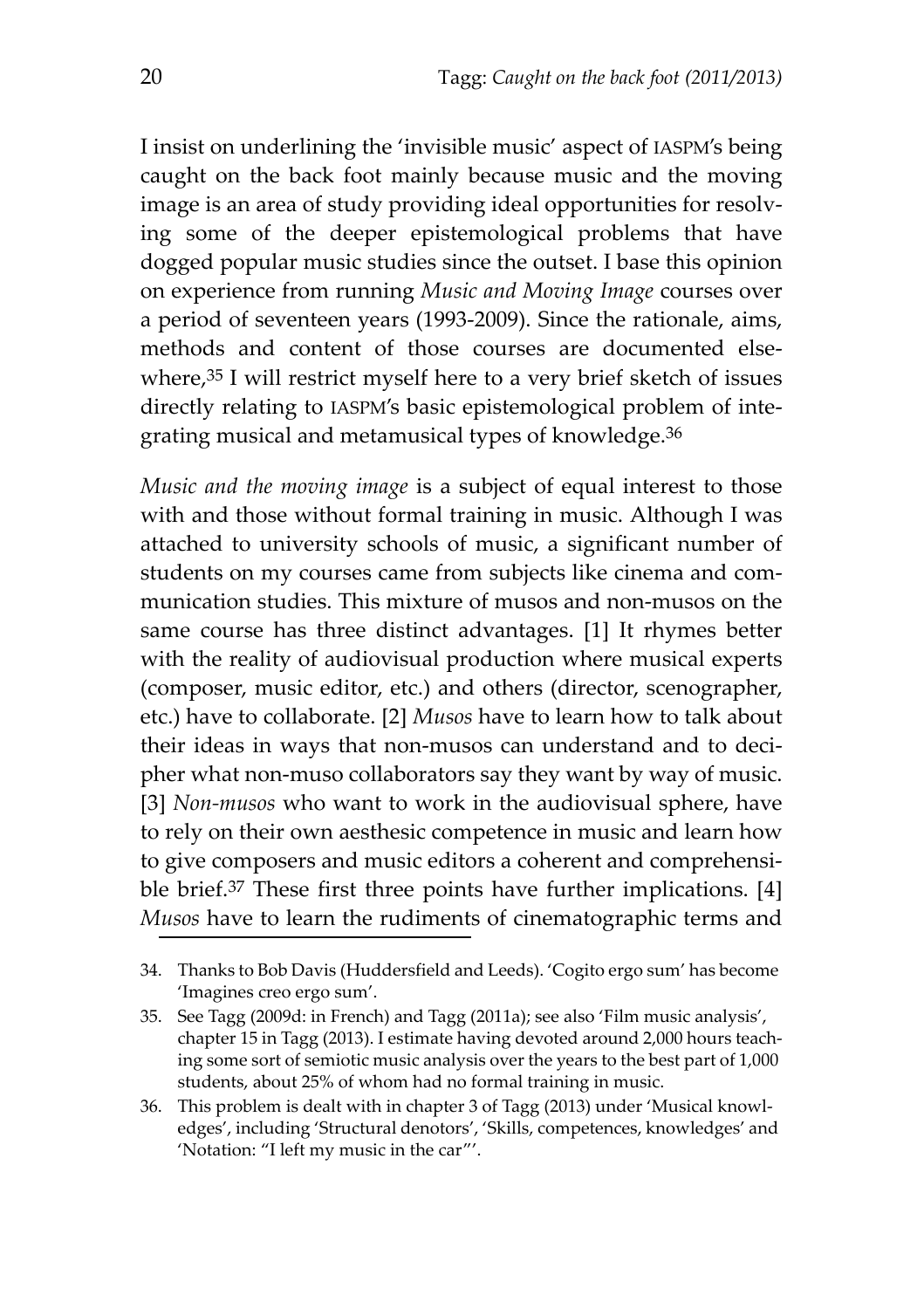practices, while *non‐musos* have to plunge into the weird world of musical thought. [5] *Musos* have to learn that music serves other purposes than those extolled by their music‐making peers, that their art communicates more than just itself, and that visual narrative rarely aligns squarely with musical patterns of change, continuation and finality.38 [6] *Non‐musos* have to stop pretending they are unmusical and learn to trust their own ears as well as eyes.<sup>39</sup> [7] *Non-musos* need to understand something of how musicians tend to think and act, and to grasp the potential of music's main parameters of expression.40 [8] *Both* musos and non‐musos involved in audiovisual production need to have realistic notions of what music can and cannot do, and of how it can communicate things other than itself.41 [9] *Both* musos and non‐musos need to be aware that their own musical experience, however intense, is not necessarily that of their prospective audience.

These nine points are learnt mainly through hands‐on coursework involving dialogue between musos and non-musos in two assignments: [1] *Musical mood comparison between silent film and recent fea‐ ture film*, a group project in which musical moods from the silent film era are compared with the same moods in films from more recent years; [2] *Cue list and analysis of a feature film*, an individual project involving connotative feedback sessions in class, the prep‐ aration of graphic scores, and discussion of music's meanings and functions in conjunction with the visual and verbal aspects of the production.<sup>42</sup> One of the most important lessons I learnt from run-

- 40. See chapters 8‐13 ('Parameters of musical expression') in Tagg (2013).
- 41. These topics are discussed in Chapters 2, 5‐7 and 14 in Tagg (2013).
- 42. These projects are described in some detail in Tagg (2009), Tagg (2011a) and Chapter 14 of Tagg (2013).

<sup>37.</sup> Problems arising from a breakdown in communication between producer and composer are illustrated towards the end of Chapter 5 in Tagg (2013).

<sup>38.</sup> Exceptions to this rule are of course music videos (see Preface in Tagg (2013)) and title sequences (see under 'Other useful concepts' in chapter 11 ('Film music analysis') in Tagg (2013)).

<sup>39.</sup> For more on underestimated vernacular competence, see Tagg (2009c and 2011a). For the obsolete excuse of being 'unmusical', see page 15.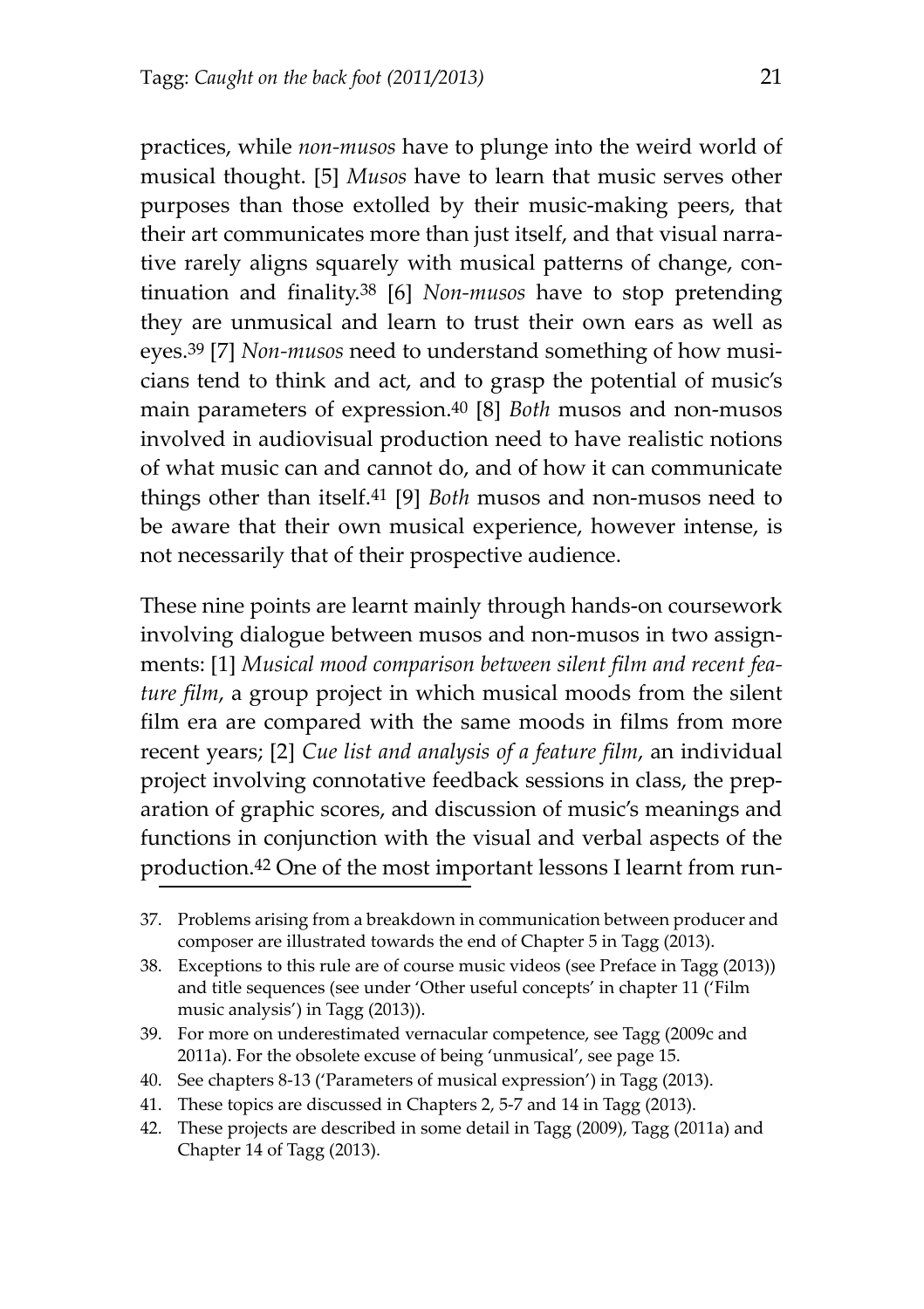ning these courses is that the aesthesic descriptions of music offered by non‐musos can help fill some of the gaps in musicol‐ ogy's vocabulary of structural denotation, especially in the areas of timbre, texture, type of movement and acoustic staging. It has also been gratifying to see how willing most musos are to aban‐ don their guild mentality, including any notions of 'absolute' art, to make their music actually work in an audiovisual context, as well as to see the readiness with which most non-musos embrace lateral, connotative, musogenic thinking in efforts to understand how audiovisual production can be both deeply and subtly enriched by the intelligent use of music.

It is for these reasons that I think IASPM's relative lack of interest in invisible music, whatever its causes, constitutes a sadly wasted opportunity to address —and by extension to solve— core episte‐ mological problems in our field of studies.

# *Conclusions*

In this presentation I've tried to clarify three ways in which I think IASPM has been caught on the back foot.

- 1. We 'musicologists of the popular' have failed, at least in cer‐ tain parts of the world, to make any substantial inroads into the institutional strongholds of our discipline. This failure includes our sometimes uncritical use of conventional musicology's terminology to inadequately denote, and thereby falsify the nature and functions of, many structural practices in many types of popular music.
- 2. Some non‐musos still offer the obsolete excuse that they cannot adequately designate musical structures despite technological developments having allowed them to do so since the mid 1990s. This insistence exacerbates epistemic problems about modes of musical knowledge and rein‐ forces the illusion that the MUSIC in POPULAR MUSIC STUD‐ IES is somehow peripheral or incidental rather than central and essential.
- 3. IASPM members' relative lack of interest in invisible music may well derive from habitual and unreflective belief in the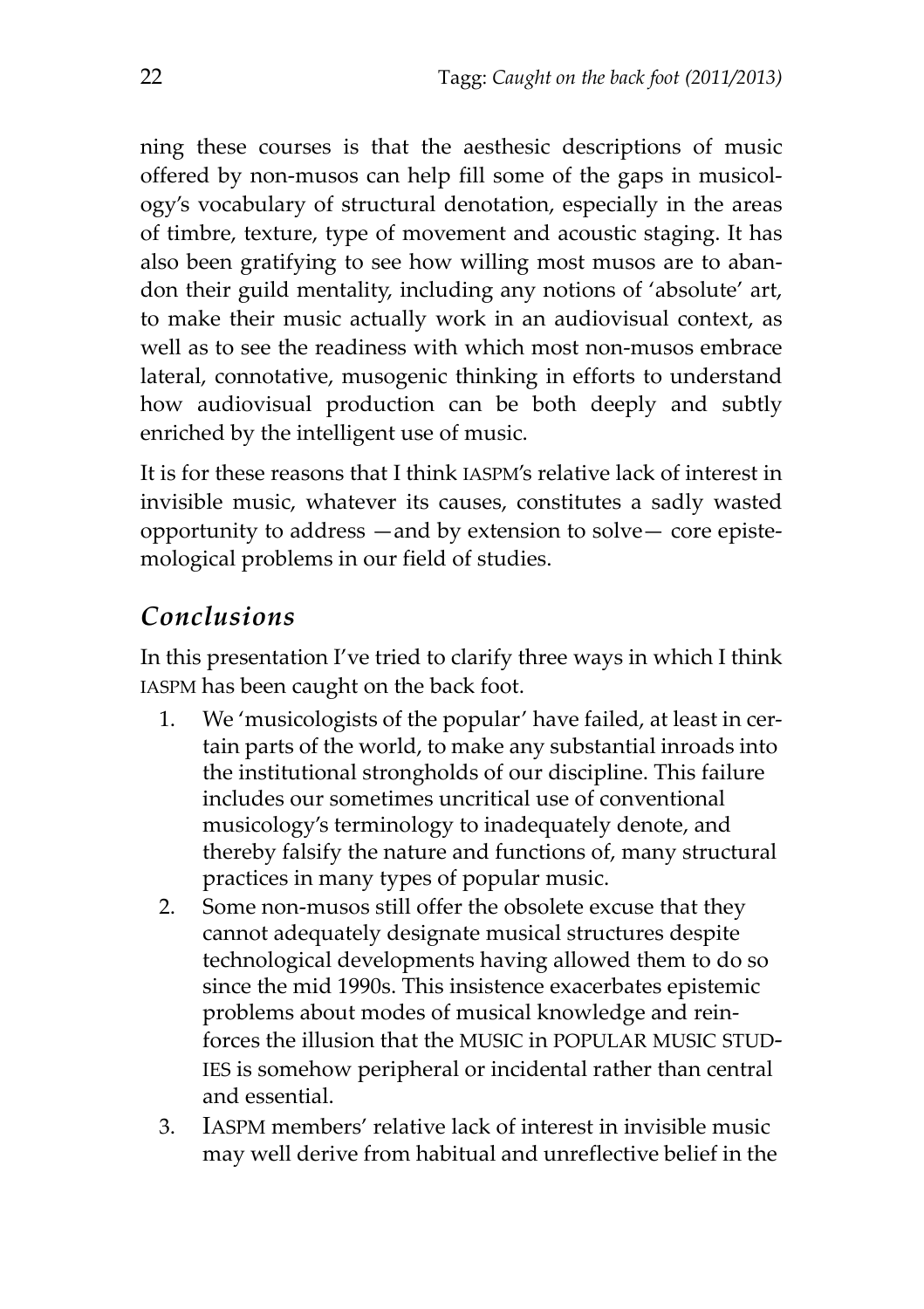permanence of the AUDIO‐ONLY/VISIBLE MUSIC stage of music history linked to the heyday of pop, rock and youth cultures in the West, even though it has been culturally, financially and technologically superseded by an AUDIO‐ VISUAL/INVISIBLE MUSIC stage. Whatever the case, that lack of interest shows no awareness of, and thereby effectively denies, the obvious advantages that working with music and the moving image can provide in solving core episte‐ mological problems in our field of study.

The final 'back foot' is my own because my involvement in IASPM has repeatedly caught me unawares. Trawling through all the papers I've produced about IASPM over the years, I realise, quite sadly, that I've been repeating the same basic theme with variations ever since 1985. Reading those texts one after the other, I hear myself doing something I intensely dislike: nagging. Aware that people tend to nag if they're repeatedly frustrated about being unable to modify the behaviour of others, I've had to accept that my ideas about IASPM's development don't have much effect. In fact I've started asking myself what I've been doing wrong all these years. The last two sentences in my talk at the third IASPM conference (Montréal, 1985) gave me a clue.43

'[I]f IASPM still exists by the turn of the millennium, orif it has not changed its name to IASM (International Association for the Study of Music), then there is either something very wrong with this "address" or something very wrong with IASPM. It would be much better if I were wrong in that case!'

Of course I was wrong in that 'address'. Twenty‐six years later I understand that youthful enthusiasm and naïve confidence had got the better of me. I have ever since been caught on the back foot by the powerful obduracy of conventional musicology and by the epistemic inertia of some popular music studies colleagues. I now have no illusions that I shall ever see music studies institutionalised in a thoroughly sane and democratic fashion. However,

<sup>43.</sup> See 'Address on the state of the association' (Montréal, 1985), www.tagg.org/articles/montreal.html.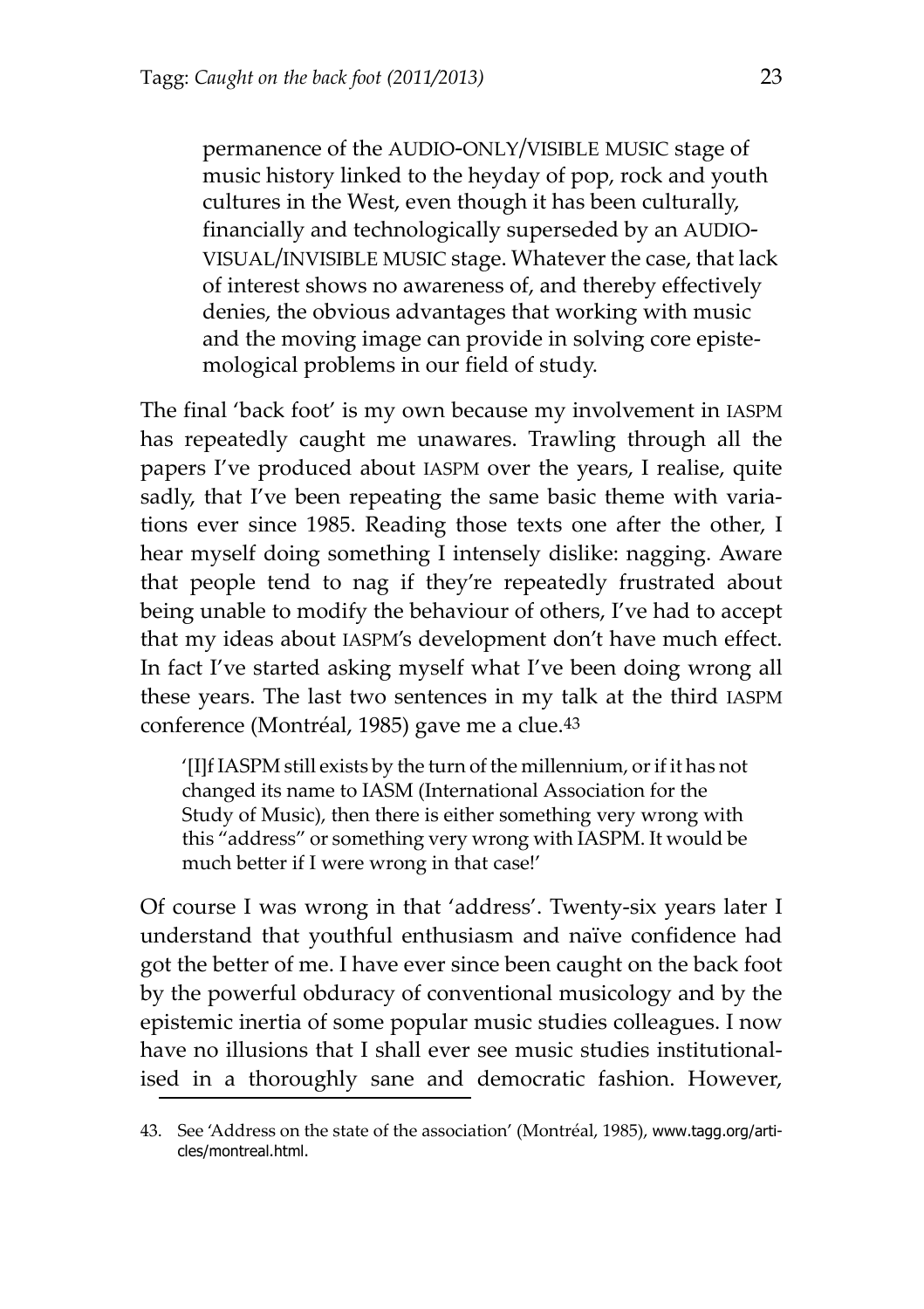acknowledging naivety and accepting disappointment does not mean accepting the status quo. If it did, we would never have founded IASPM in 1981. All I've tried to do here is try and point out some areas where I think there is definite room for improvement, in much the same spirit that we argued for the foundation of IASPM in 1980 and 1981. There was room for improvement then, so why not now?

I apologise if I seem to have been nagging in this presentation. I certainly mean IASPM no harm by it: quite the contrary! Anyhow, thanks for your attention and thanks to the organisers of this con‐ ference for giving us all the opportunity of visiting this exciting country and of learning something about its music and people. I'm really looking forward to the rest of this event and have already spotted a surprising number of presentations that I do not intend to miss. I hope you will all find it as fruitful as I'm sure I will. Thank you.

# *References*

This appendix intentionally contains *all* types of reference. To save space, the following symbols are used:  $\equiv$  bibliographical source (written words);  $\Box$  audiovisual source;  $\odot$  audio recording;  $\blacksquare$ YouTube file. Please note that  $\overline{m}$  replaces <http://www.youtube.com/ watch?v=> so that, for example, 'T rWlt9Is1nms' represents the complete URL <http://www.youtube.com/watch?v=rWlt9Is1nms>.

- b HINDEMITH, Paul (1961). *A Composerʹs World*. New York: Anchor/Dou‐ bleday.
- b *IASPM Pop Theory Discussion*, January 2007 http://tagg.org/others/IASPMtheorycorr.htm [110717].
- $\equiv$  JELINEK, Hanns (1968) 'Musik in Film und Fernsehen. Einige Bemerkungen zu einem aktuellen Thema'. *Österreichisches Musikzeitschrift*, 23/3.
- $\equiv$  JOHNSON, Bruce (2009). 'Cultural Theory Who Needs It?' Paper given at International Conference of the Popular Culture Associa‐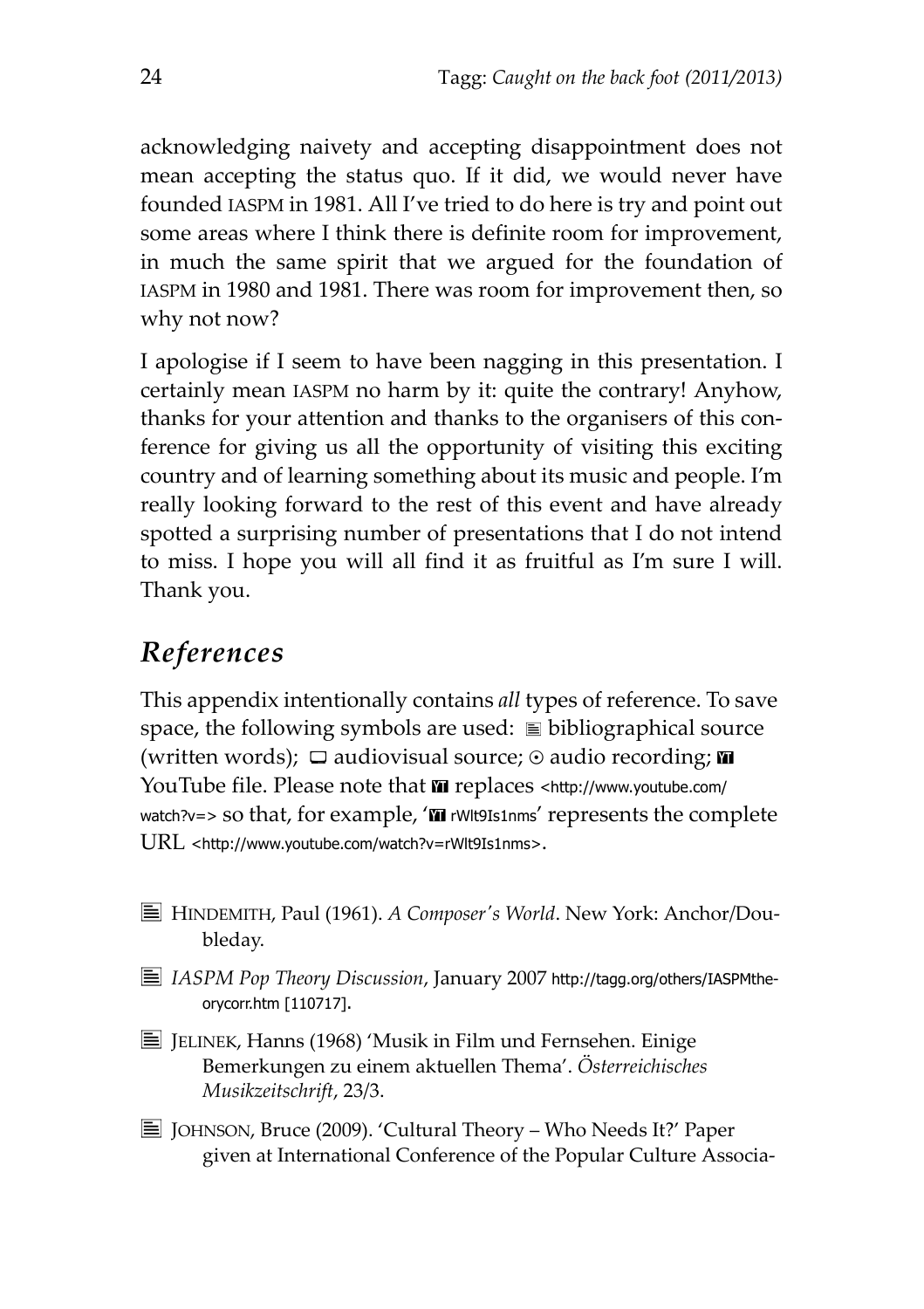tion and American Culture Association (PCACA), 27‐31 July 2009, Turku, Finland; www.tagg.org/xpdfs/TheoryWhoNeedsIt.pdf [110725].

- b LACASSE, Serge (2000). *Listen to My Voice: The Evocative Power of Vocal Staging in Recorded Rock Music and Other Forms of Vocal Expression*. PhD diss., Institute of Popular Music, University of Liverpool. www.mus.ulaval.ca/lacasse/texts/THESIS.pdf| [101021].
- $\equiv$  LING, Jan (1989). 'Musik som klassisk konst. En 1700-talsidé som blev klassisk'. *Frihetens former ‐ en vänbok till Sven‐Eric Liedman*. Lund: Arkiv: 171‐187 [=Music as classical art. An 18th‐century idea that became classical].
- b MATTELART, Armand; NEVEU, Erik (1996). *Cultural Studies' Stories. La domestication d'une pensée sauvage?* Paris: Réseaux no. 80 CNET. www.enssib.fr/autres-sites/reseaux-cnet/80/01-matte.pdf [110717].
- NORMAN, Monty (1962)44 *Theme from Dr No* (a.k.a. James Bond Theme); on *The Best of Bond*, United Artists UAS 29021 (1975); tagg.org/audio/ DrNoBondVinyl.mp3; see also **III** mF\_6cSads0E and www.itunes.apple.com/us/artist/john-barry-orchestra/id133904310 [both 100923]; also DVD *Dr No* (NTSC) MGM 0-7298-4528-5 (n.d.) at 0:00:00.
- $\equiv$  TAGG, Philip (1981-2000) various texts relating to the development of IASPM: see footnote 2, p. 2.
- b— (1989) 'Open Letter about "Black" and "White" Music'. *Popular Music*, 8/3: 285‐298; original version (1987) at www.tagg.org/articles/ xpdfs/opelet.pdf [110717].
- $\Xi$  (1994) 'From Refrain to Rave: the decline of figure and the rise of ground'. *Popular Music* 13/2: 209‐222; original version (1993) at www./tagg.org/articles/xpdfs/pmusrave.pdf [110717].
- $\Xi$  (1997) 'Netscope limits and possibilities of the Internet for popular music studies'. 5th annual conference, IASPM (Australia and New Zealand), July 1997, University of Technology, Sydney. www.tagg.org/articles/xpdfs/IaspOz97.pdf [110725].
- b— (2009a) *Everyday Tonality*. New York & Montréal: Mass Media Music Scholars´ Press. http://tagg.org/mmmsp/EverydayTonalityInfo.htm.
- 44. While Norman's *authorship* is no longer legally disputed, it is possible that the *James Bond Theme* may be *musically* as much the work of John Barry and Don Black. For more on this issue, see www.mi6.co.uk/sections/articles/ music\_barry\_on\_the\_bond\_theme.php3| [100923].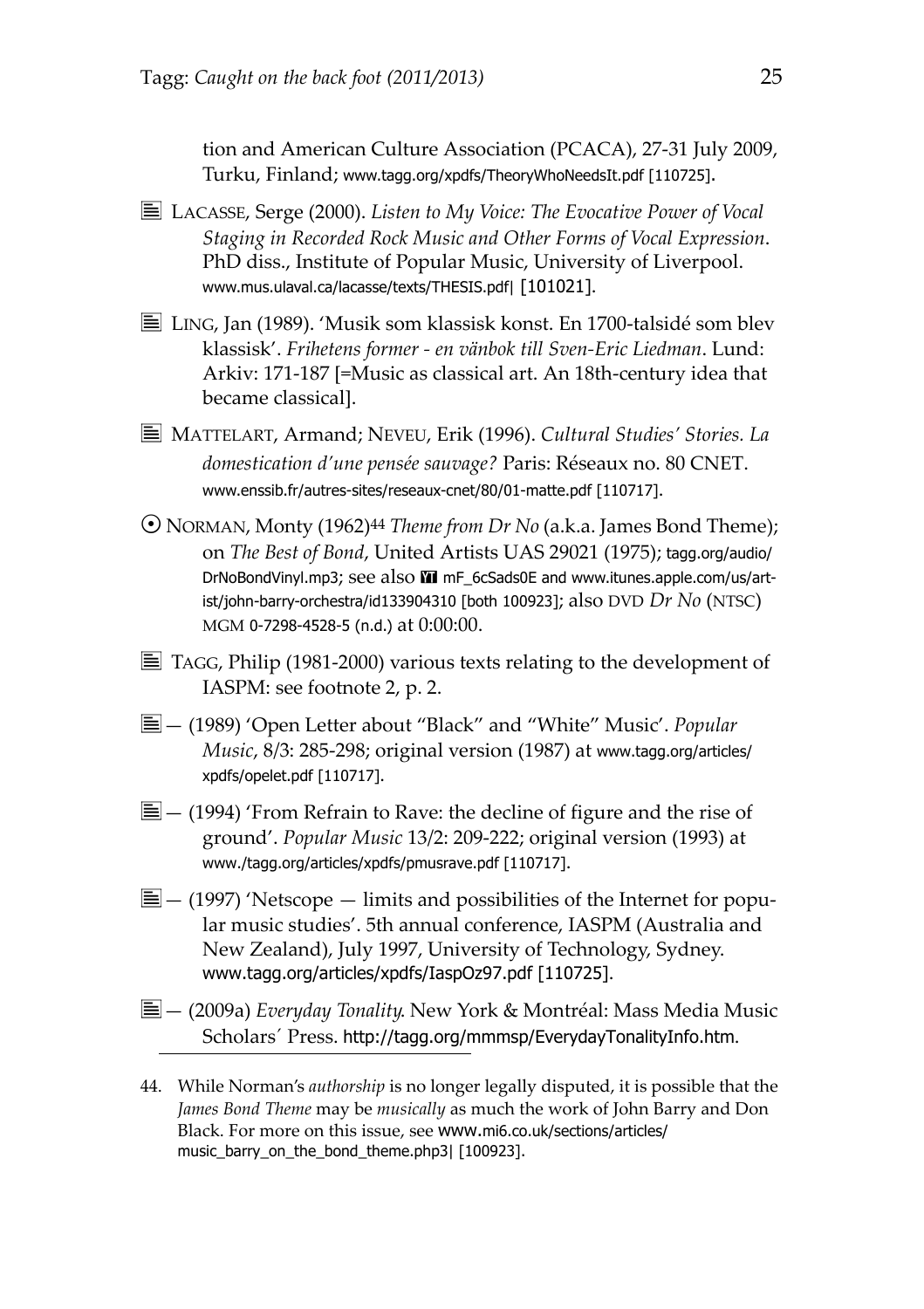- $\Box$  (2009b) *Dominants and Dominance* **II** rWlt9Is1nms [110723].
- V— (2009c) *Epistemic diffraction or Integration?* ' lTJwnh0zgVs [110723].
- b— (2009d) *Musique et images en mouvement* (MUL2109, cours à la Fac‐ ulté de musique, Université de Montréal (hiver 2010) www.tagg.org/ udem/musimgmot/musimgmot.htm [110725].
- $\Xi$  (2011a) 'Music, Moving Image and the "Missing Majority": how vernacular media competence can help music studies move into the digital era'; keynote address, Music & Moving Image conference, 2011‐05‐21, Steinhardt School, New York University; forthcoming (with PowerPoint presentation) in *Film International*; text only at http://tagg.org/articles/xpdfs/NYC110521.pdf [110723].
- $\Box$  -(2011b) *Scotch Snaps: The Big Picture*  $\blacksquare$  3BQAD5uZsLY [110723].
- b—(2011c) 'Troubles with Tonal Terminology' *Festschrift for Coriún Aha‐ ronián and Graciela Paraskevaídis*, ed. H‐W Heister [\(forthcoming\).](http://www.tagg.org/xpdfs/Aharonian2011.pdf) tagg.org/xpdfs/Aharonian2011.pdf [130215].
- b—(2013)*Music's Meanings: a modern musicology for non‐musos*. New York & Huddersfield: Mass Media Music Scholars Press; http://tagg.org/ mmmsp/NonMusoInfo.htm [130215].
- b TAGG, Philip and CLARIDA, Bob (2003) *Ten Little Title Tunes*. New York & Montréal: Mass Media Music Scholarsʹ Press; http://tagg.org/ mmmsp/10Titles.html [110722].
- $\equiv$  TAMLYN, Garry (1998) The Big Beat  $-$  Origins and Development of Snare Backbeat and other Accompanimental Rhythms in Rock'n'Roll. PhD Thesis, 2 volumes, Instiute of Popular Music, University of Liverpool. http://www.tagg.org/others/TamlynPhD.html [110723].

#### Answers to Who's Who quiz on page [27](#page-26-0).

<span id="page-25-0"></span>). *Society Poets*

Dimitri 5: Piaf. Édith 4: Crosby. Bing 3: ). *Gladiator Man; Rain* ( Zimmer Hans 2: Hendrix. Jimi 1: Jones Quincy 8: (Motorhead). Lemmy 7: Kalthoum. Oum 6: ). *Noon High* ; *Bravo Rio* ( Tiomkin A.R. 11: Williams. Hank 10: ). *Godfather The* films, (Fellini Rota Nino 9: ). *Ironside Blood; Cold In*( Kahman (Lagaan; Slum Dog Millionaire). 12: 1he Beatles. 13: Herbert von Karajan. 14: Carole *Therefore*; **There** *Therefore* **The** *The Mission;* Inc. The *Nesterns*; (*The Mesterns*; *The Mission;* Inc. The *Nesterns*; inc. John 20: Brown. James 19: ). *Vertigo Psycho; Kane; Citizen* ( Herrmann Bernard 18: ). *Untouchables* ). *Escape Great 7; Magnificent* ( Bernstein Elmer 21: ). *E.T. Superman; Encounters; Close* ( Williams Mitchell. Joni 24: ). *Heat White Wind; the with Gone Kong; King* ( Steiner Max 23: Parton. Dolly 22: Goldsmith Jerry ).27: *Blue NYPD Blues; St. Hill Magnum;* ( Post Mike 26: Makeba. Miriam 25: *Pead Dead Dead Pher Apess*; *Patton; Alten)*. *Zs: Bob Marley. 29: Maurice Jarre (Dr Zhroago; Witness; Dead*